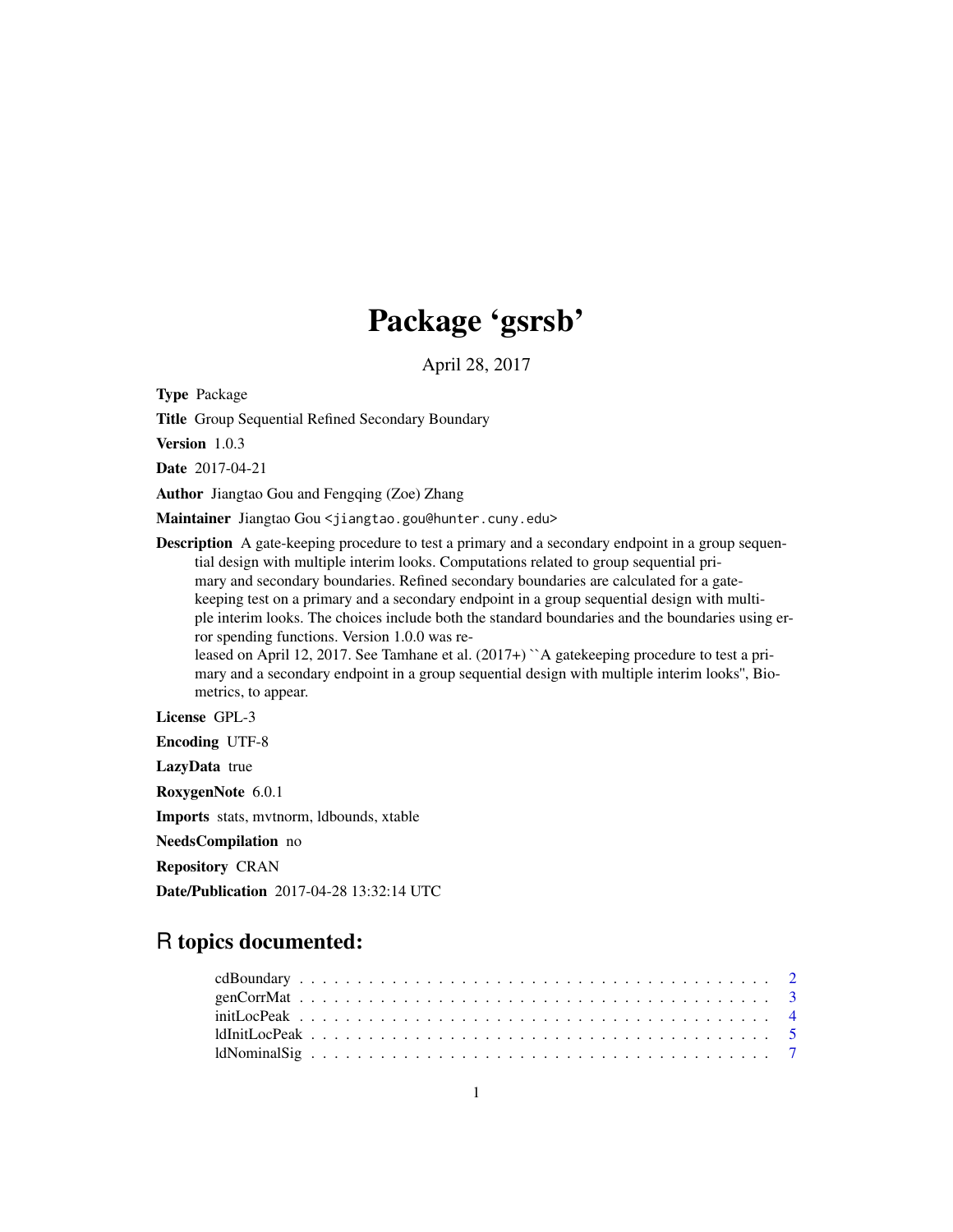# <span id="page-1-0"></span>2 cdBoundary

|       | $\alpha$ secondary Boundary VecOrig $\ldots \ldots \ldots \ldots \ldots \ldots \ldots \ldots \ldots \ldots \ldots \ldots \ldots$ |  |
|-------|----------------------------------------------------------------------------------------------------------------------------------|--|
| Index |                                                                                                                                  |  |

cdBoundary *Lower and Upper Bounds Generator*

# Description

Generate lower and upper bounds for programs calculating the secondary endpoint's type I error when the correlation rho between the primary endpoint and the secondary endpoint equals 1.

#### Usage

cdBoundary(cvec, dvec, gammaVec, dlt, upper = TRUE)

# Arguments

| cvec     | primary boundary.                                                                                                            |
|----------|------------------------------------------------------------------------------------------------------------------------------|
| dvec     | secondary boundary.                                                                                                          |
| gammaVec | square root of information vector.                                                                                           |
| dlt      | test statistic of the primary endpoint follows a normal distribution with mean<br>d <sub>1</sub> t and standard deviation 1. |
| upper    | type of bounds, upper bound is TRUE, lower bound is FALSE.                                                                   |

# Details

This function generates upper and lower bounds for further computation. For more details, refer to Tamhane et al. (2017+), section 4.2.

#### Value

lower and upper bounds for programs calculating the secondary endpoint's type I error when the correlation rho is 1.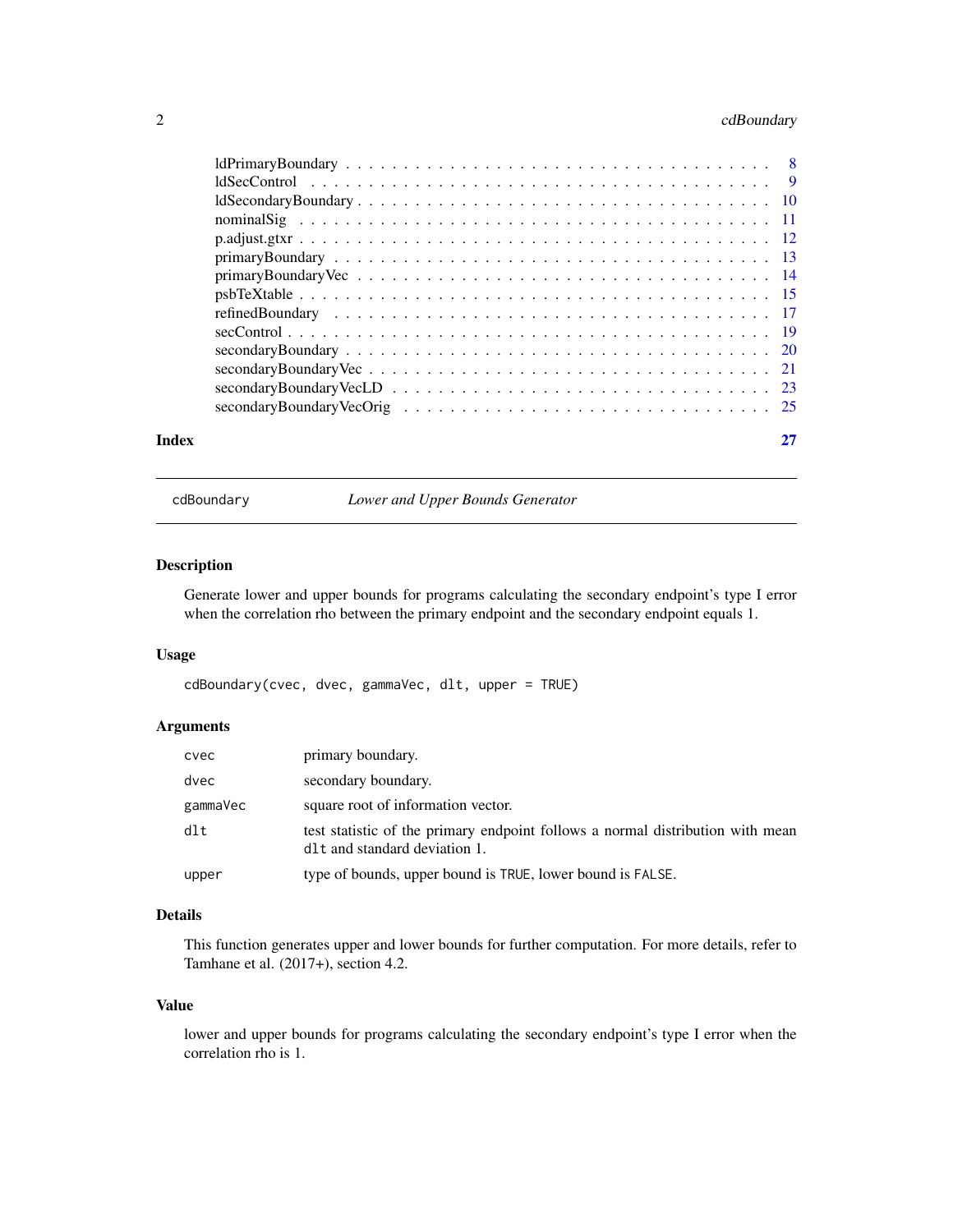# <span id="page-2-0"></span>genCorrMat 3

### Author(s)

Jiangtao Gou

#### References

Tamhane, A. C., Gou, J., Jennison, C., Mehta, C. R., and Curto, T. (2017+). A gatekeeping procedure to test a primary and a secondary endpoint in a group sequential design with multiple interim looks. *Biometrics*, to appear.

#### Examples

```
cvec <- rep(1.992,3)
dvec <- c(1.535*sqrt(3),1.535*sqrt(3/2),1.535)
gammaVec <- c(sqrt(1/3),sqrt(2/3),1)
dlt <- 2
uBoundary <- cdBoundary(cvec, dvec, gammaVec, dlt, upper=TRUE)
```
# genCorrMat *Correlation Matrix Generator*

# Description

Generate correlation matrix between standardized sample mean test statistics for the two endpoint at different looks.

#### Usage

```
genCorrMat(gammaVec, type, rhoPS = 0)
```
# Arguments

| gammaVec | a vector which contains gamma $(1)$ , , gamma $(K-1)$ , gamma $(K)$ , square root<br>of information vector.                                                                                                              |
|----------|--------------------------------------------------------------------------------------------------------------------------------------------------------------------------------------------------------------------------|
| type     | type of primary or secondary endpoint. For primary endpoint calculation, type<br>is 1, the returned matrix is $K$ by $K$ . For secondary endpoint calculation, type is<br>2, the returned matrix is $(K+1)$ by $(K+1)$ . |
| rhoPS    | correlation between primary and secondary endpoints.                                                                                                                                                                     |

# Details

This function generates correlation matrix between different mean statistics. For more details, refer to Tamhane et al. (2017+), section 2.

#### Value

correlation matrix, K by K for primary endpoint,  $(K+1)$  by  $(K+1)$  for secondary endpoint, where K is the number of interims.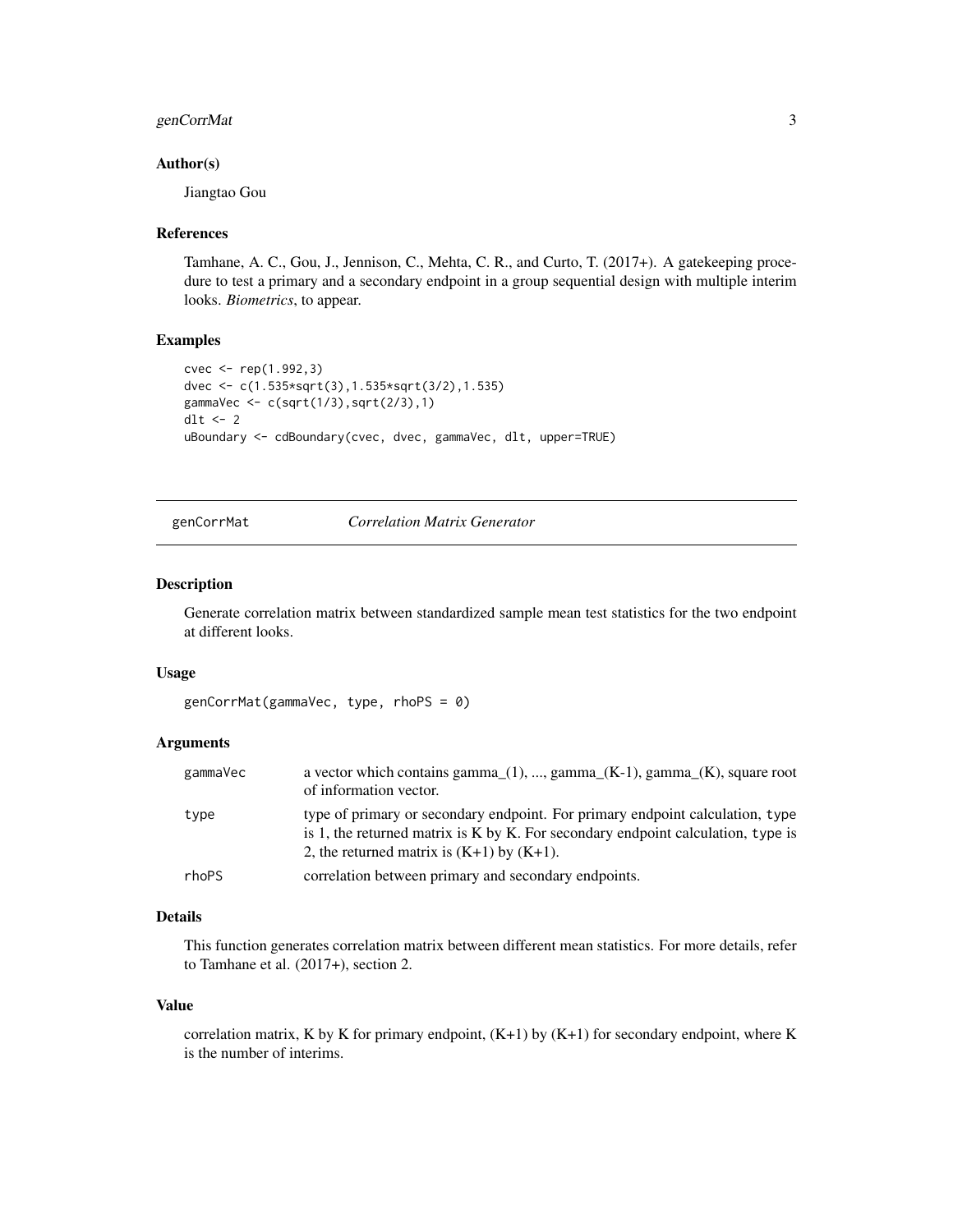#### <span id="page-3-0"></span>Author(s)

Jiangtao Gou

Fengqing (Zoe) Zhang

# References

Tamhane, A. C., Gou, J., Jennison, C., Mehta, C. R., and Curto, T. (2017+). A gatekeeping procedure to test a primary and a secondary endpoint in a group sequential design with multiple interim looks. *Biometrics*, to appear.

# Examples

```
corrMat <- genCorrMat(gammaVec=c(sqrt(1/3),sqrt(2/3),1), type=2, rhoPS = 0.3)
```
initLocPeak *Find the Location of Maximum, Standard OBF and POC*

# Description

Calculate the location of maximal tyep I error of the standard O'Brien-Fleming and Pocock refined secondary boundaries.

#### Usage

```
initLocPeak(alpha, tVec, cvec, type = 2, initIntvl = c(1, 4),initNrep = 10)
```
# Arguments

| alpha     | type I error.                                                                                                                                                         |
|-----------|-----------------------------------------------------------------------------------------------------------------------------------------------------------------------|
| tVec      | information vector.                                                                                                                                                   |
| cvec      | primary group sequential boundary.                                                                                                                                    |
| type      | type of the test procedure for the secondary endpoint. O'Brien-Fleming (OBF)<br>type error spending funciton is 1, Pocock (POC) type error spending funciton is<br>2. |
| initIntvl | computing parametric a pair of numbers containing the end-points of the interval<br>to be searched for the root.                                                      |
| initNrep  | computing paramter, number of replica.                                                                                                                                |

# Details

This function search the location of the maximal point, in order to calculate the standard (origiinal) O'Brien-Fleming (OBF) and Pocock (POC) refined secondary boundaries.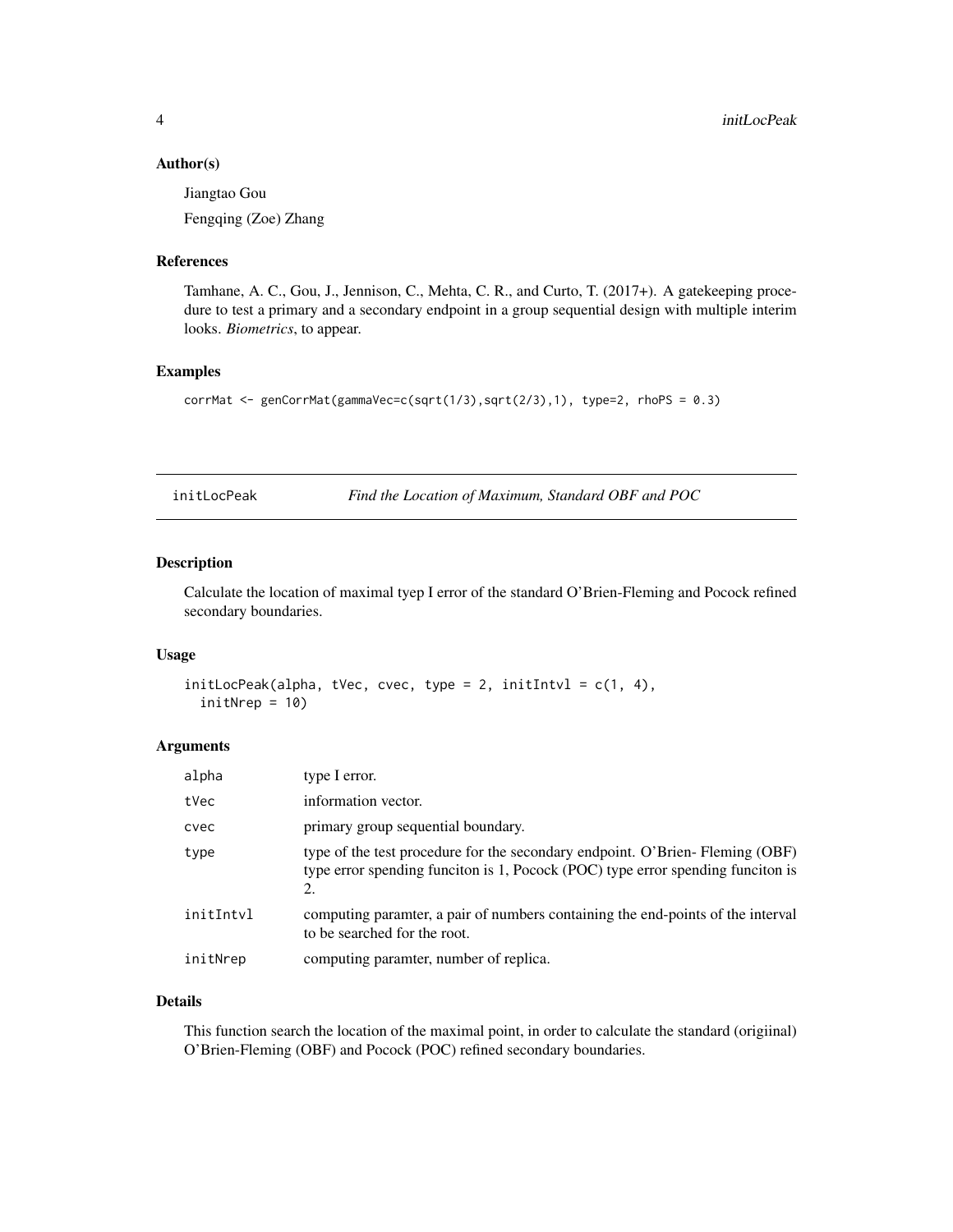# <span id="page-4-0"></span>ldInitLocPeak 5

# Value

location of maximum, a number between 1 and the number of interims

# Author(s)

Jiangtao Gou

# References

O'Brien, P. C., and Fleming, T. R. (1979). A multiple testing procedure for clinical trials. *Biometrics* 35, 549-556.

Pocock, S. J. (1977). Group sequential methods in the design and analysis of clinical trials. *Biometrika* 64, 191-199.

Tamhane, A. C., Gou, J., Jennison, C., Mehta, C. R., and Curto, T. (2017+). A gatekeeping procedure to test a primary and a secondary endpoint in a group sequential design with multiple interim looks. *Biometrics*, to appear.

# See Also

SecondaryBoundary, ldInitLocBeak

#### Examples

```
#require(mvtnorm)
#K <- 8
#gammaVec <- sqrt((1:K)/K)
#tVec <- gammaVec^2
#alpha = 0.025#c <- 2.072274
#cvec <- c/gammaVec
#loc <- initLocPeak(alpha,tVec,cvec,type=2,initIntvl=c(1,3),
# initNrep=1)
```
ldInitLocPeak *Find the Location of Maximum, Error Spending Approach*

#### Description

Calculate the location of maximal type I error of secondary endpoint.

# Usage

```
ldInitLocPeak(alpha, tVec, cvec, type = 2, initIntvl = c(0.8, 4),
  initNrep = 10)
```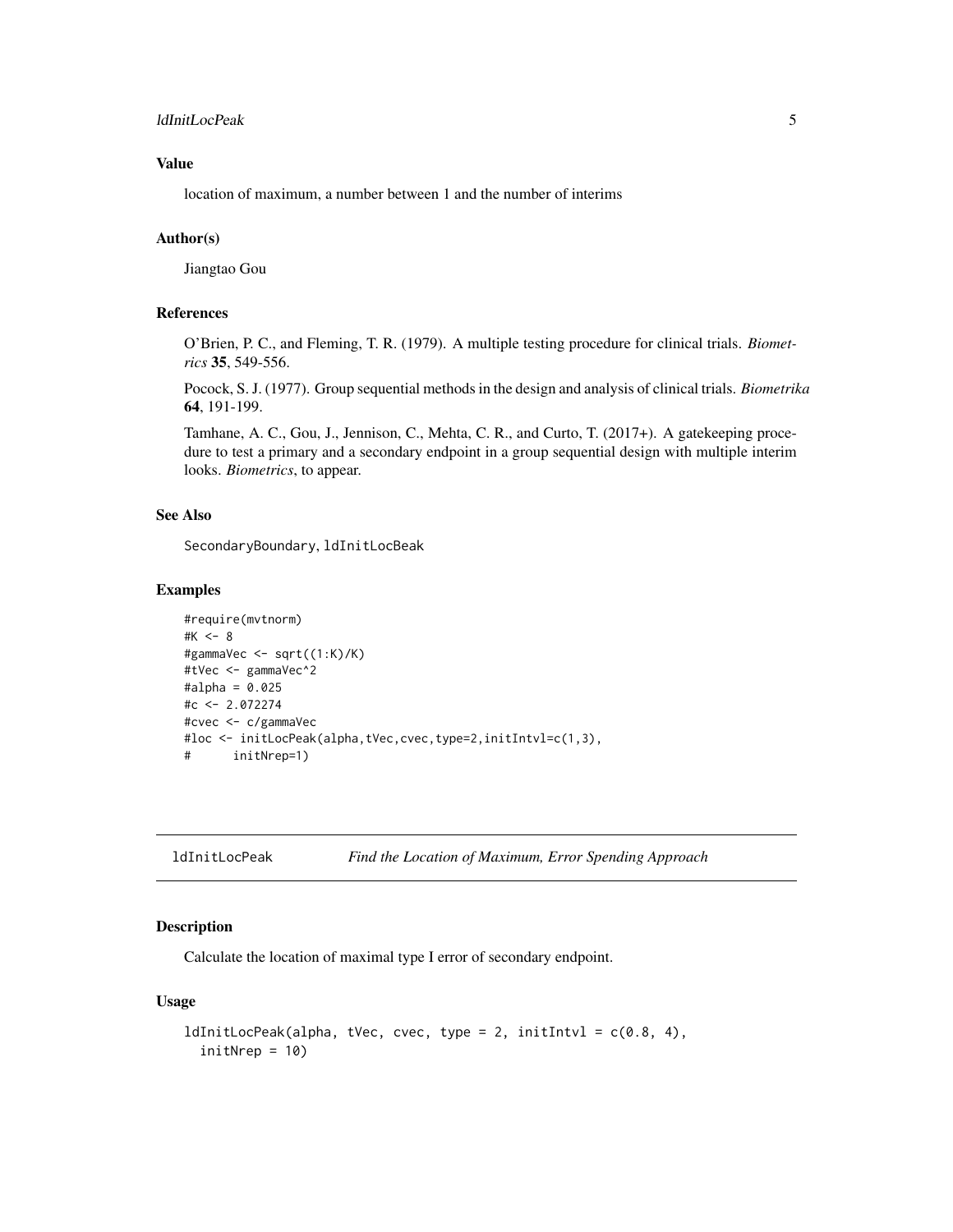#### Arguments

| alpha     | type I error.                                                                                                                                                   |
|-----------|-----------------------------------------------------------------------------------------------------------------------------------------------------------------|
| tVec      | information vector.                                                                                                                                             |
| cvec      | primary group sequential boundary.                                                                                                                              |
| type      | type of the test procedure for the secondary endpoint. O'Brien-Fleming (OBF)<br>type error spending funciton is 1, Pocock (POC) type error spending funciton is |
| initIntvl | computing parametric a pair of numbers containing the end-points of the interval<br>to be searched for the root.                                                |
| initNrep  | computing paramter, number of replica.                                                                                                                          |

# Details

This function searches the location of maximal type I error of secondary endpoint by using the error spending approach.

# Value

location of maximum, a number between 1 and the number of interims.

# Author(s)

Jiangtao Gou

#### References

Lan, K. K. G., and Demets, D. L. (1983). Discrete sequential boundaries for clinical trials. *Biometrika* 70, 659-663.

Tamhane, A. C., Gou, J., Jennison, C., Mehta, C. R., and Curto, T. (2017+). A gatekeeping procedure to test a primary and a secondary endpoint in a group sequential design with multiple interim looks. *Biometrics*, to appear.

# See Also

ldSecondaryBoundary, initLocBeak

# Examples

```
#require(mvtnorm)
#require(ldbounds)
#K < -6;
#tVec <- c(140,328,453,578,659,1080)/1080;
#alpha = 0.025;
#cvec.obf <- bounds(tVec,iuse=c(1),alpha=c(alpha));
#cvec <- cvec.obf$upper.bounds;
#loc <- ldInitLocPeak(alpha,tVec,cvec,type=2,initIntvl=c(0.9,4),initNrep=1)
```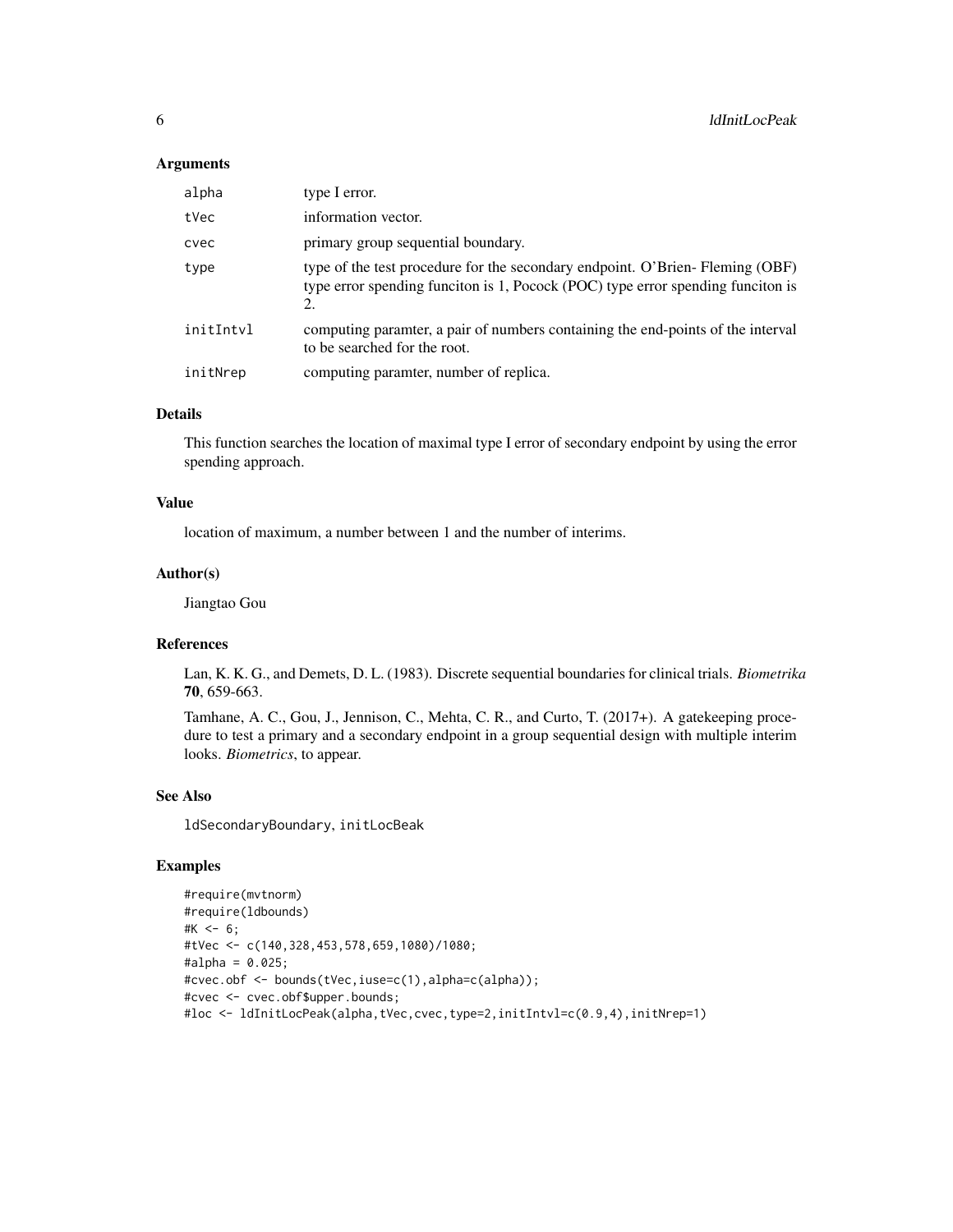<span id="page-6-0"></span>

# Description

Nominal significance for the secondary endpoint are calculated by using the error spending approach.

#### Usage

```
ldNominalSig(alpha, tVec, cvec, locPeak, type = 2, initIntvl = c(1, 4),
  nRep = 20)
```
# Arguments

| alpha     | original significance level.                                                                                     |
|-----------|------------------------------------------------------------------------------------------------------------------|
| tVec      | information vector.                                                                                              |
| cvec      | primary group sequential boundary.                                                                               |
| locPeak   | location of maximum, a number between 1 and the number of interims.                                              |
| type      | O'Brien-Fleming (OBF) type error spending funciton is 1, Pocock (POC) type<br>error spending funciton is 2.      |
| initIntvl | computing parametric a pair of numbers containing the end-points of the interval<br>to be searched for the root. |
| nRep      | computing paramter, number of replica.                                                                           |
|           |                                                                                                                  |

# Details

This function calculates the nominal significance level of any Lan-DeMets error spending boundary. The original significance level is used to choose the initial searching range of the nominal significance.

#### Value

nominal significance of the secondary group sequential boundary.

# Author(s)

Jiangtao Gou

# References

Lan, K. K. G., and Demets, D. L. (1983). Discrete sequential boundaries for clinical trials. *Biometrika* 70, 659-663.

Tamhane, A. C., Gou, J., Jennison, C., Mehta, C. R., and Curto, T. (2017+). A gatekeeping procedure to test a primary and a secondary endpoint in a group sequential design with multiple interim looks. *Biometrics*, to appear.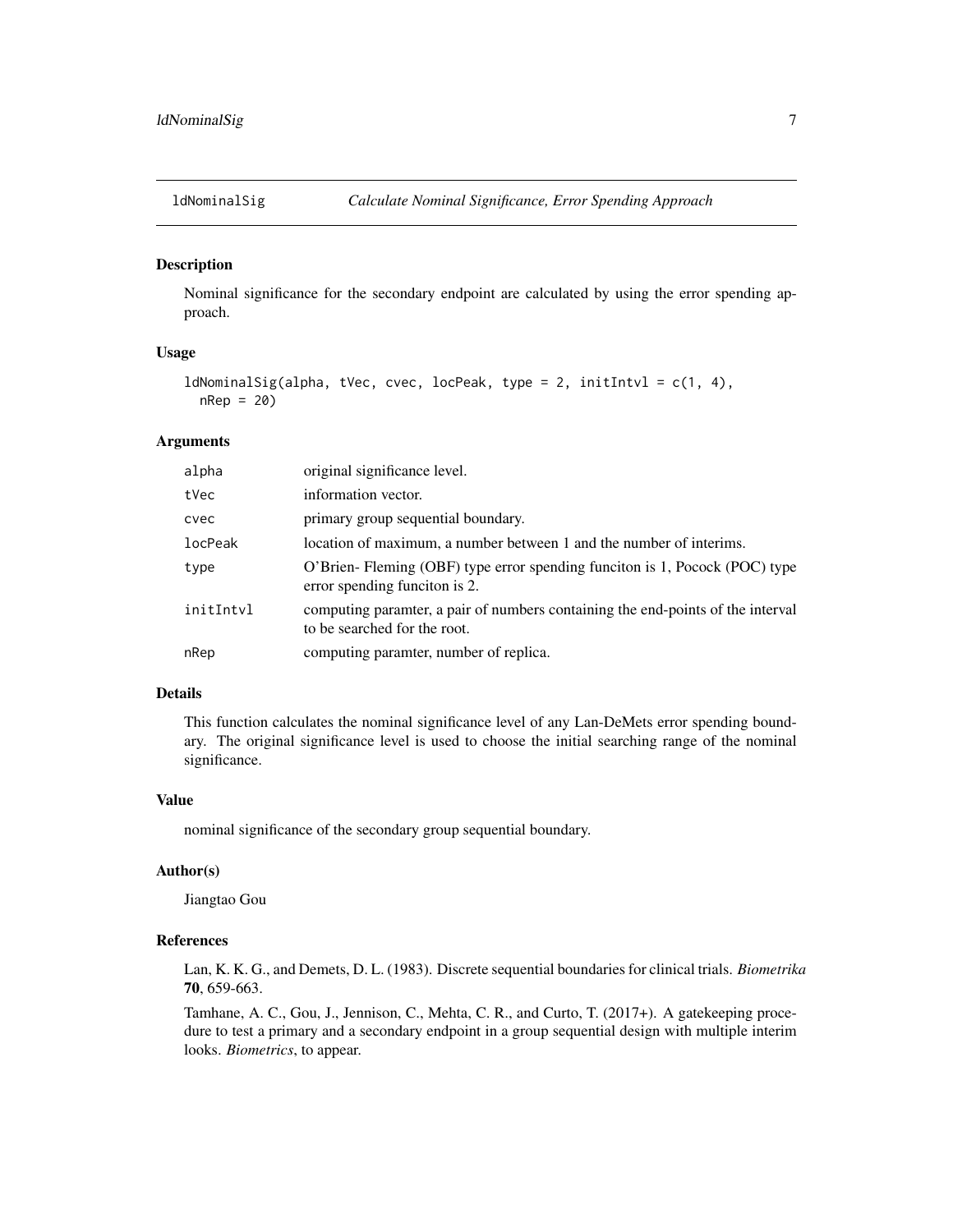# See Also

nominalSig, secondaryBoundaryVecLD

# Examples

```
#require(mvtnorm)
#require(ldbounds)
#K <- 6;
#tVec <- c(140,328,453,578,659,1080)/1080;
#alpha = 0.025;
#cvec.obf <- bounds(tVec,iuse=c(1),alpha=c(alpha));
#cvec <- cvec.obf$upper.bounds;
#alphaprime <- ldNominalSig(alpha,tVec,cvec,locPeak=4,type=2,
# initIntvl=c(1,4),nRep=1)
```
ldPrimaryBoundary *Calculate Primary Boundaries, the Error Spending Approach*

#### Description

Primary boundaries calculation of Lan-DeMets OBF and POC.

# Usage

```
ldPrimaryBoundary(tVec, alpha, type = 1, initIntvl = c(0.8, 8))
```
# Arguments

| tVec      | a vector of information, gammaVec = $sqrt(tVec)$ . |
|-----------|----------------------------------------------------|
| alpha     | significance level                                 |
| type      | type of sequential procedure. OBF is 1, POC is 2.  |
| initIntvl | paramter for function uniroot (two numbers)        |

# Value

a vector of primary boundaries.

# Author(s)

Jiangtao Gou

# References

Lan, K. K. G., and Demets, D. L. (1983). Discrete sequential boundaries for clinical trials. *Biometrika* 70, 659-663.

Tamhane, A. C., Gou, J., Jennison, C., Mehta, C. R., and Curto, T. (2017+). A gatekeeping procedure to test a primary and a secondary endpoint in a group sequential design with multiple interim looks. *Biometrics*, to appear.

<span id="page-7-0"></span>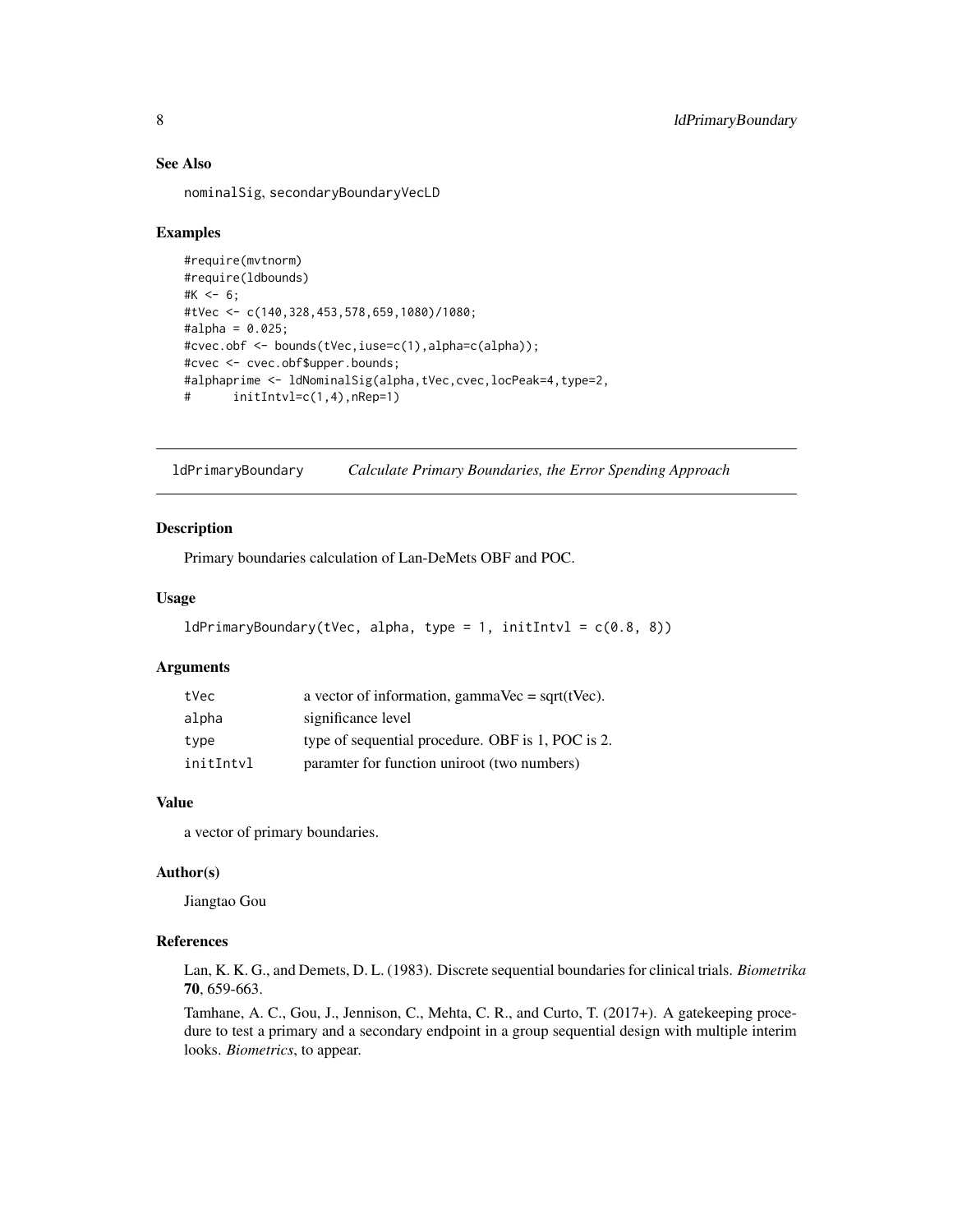#### <span id="page-8-0"></span>ldSecControl 9

# See Also

primaryBoundary

ldSecControl *Difference between the Error Rate and Significance Level, the Error Spending Approach*

# Description

Calculate the difference between the error rate and significance level for the secondary endpoint, Lan-DeMets error spending approach.

# Usage

```
ldSecControl(ap, alpha, cvec, tVec, ExtrmLoc, type = 2)
```
# Arguments

| ap       | significance level for the primary endpoint                                             |
|----------|-----------------------------------------------------------------------------------------|
| alpha    | targeted significance level for the secondary endpoint                                  |
| cvec     | a vector of calculated primary boundaries                                               |
| tVec     | a vector of information, gammaVec = $sqrt(tVec)$                                        |
| ExtrmLoc | an integer between 1 and K, locate the maximum of type I error of secondary<br>endpoint |
| type     | type of sequential procedures. Type 1 OBF d, Type 2 POC d.                              |

# Value

difference between alpha and the calculated error rate.

# Author(s)

Jiangtao Gou

# References

Lan, K. K. G., and Demets, D. L. (1983). Discrete sequential boundaries for clinical trials. *Biometrika* 70, 659-663.

Tamhane, A. C., Gou, J., Jennison, C., Mehta, C. R., and Curto, T. (2017+). A gatekeeping procedure to test a primary and a secondary endpoint in a group sequential design with multiple interim looks. *Biometrics*, to appear.

# See Also

secControl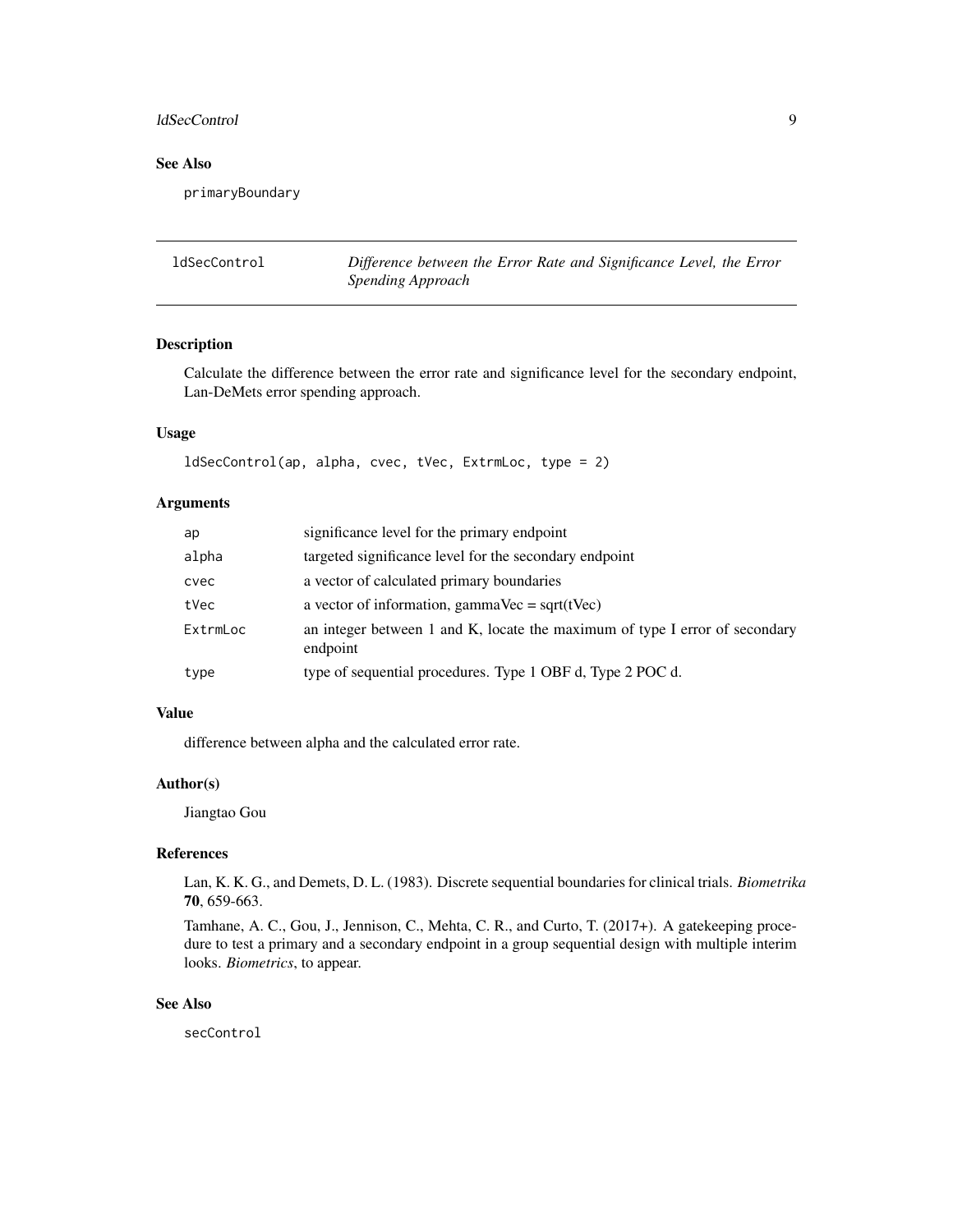<span id="page-9-0"></span>ldSecondaryBoundary *Calculate Refined Secondary Boundary, Error Spending Approach*

#### Description

Refined secondary boundaries are calculated by using the error spending approach.

# Usage

```
ldSecondaryBoundary(alpha, tVec, cvec, locPeak, type = 2, initIntvl = c(0.6,4), nRep = 10)
```
# Arguments

| alpha     | original significance level.                                                                                                                                          |
|-----------|-----------------------------------------------------------------------------------------------------------------------------------------------------------------------|
| tVec      | information vector.                                                                                                                                                   |
| cvec      | primary group sequential boundary.                                                                                                                                    |
| locPeak   | location of maximum, a number between 1 and the number of interims.                                                                                                   |
| type      | type of the test procedure for the secondary endpoint. O'Brien-Fleming (OBF)<br>type error spending funciton is 1, Pocock (POC) type error spending funciton is<br>2. |
| initIntyl | computing parametric a pair of numbers containing the end-points of the interval<br>to be searched for the root.                                                      |
| nRep      | computing paramter, number of replica.                                                                                                                                |
|           |                                                                                                                                                                       |

# Details

This function calculates the refined secondary boundaries of any Lan-DeMets error spending boundary based on the primary boundaries.

# Value

refined secondary boundaries.

# Author(s)

Jiangtao Gou

#### References

Lan, K. K. G., and Demets, D. L. (1983). Discrete sequential boundaries for clinical trials. *Biometrika* 70, 659-663.

Tamhane, A. C., Gou, J., Jennison, C., Mehta, C. R., and Curto, T. (2017+). A gatekeeping procedure to test a primary and a secondary endpoint in a group sequential design with multiple interim looks. *Biometrics*, to appear.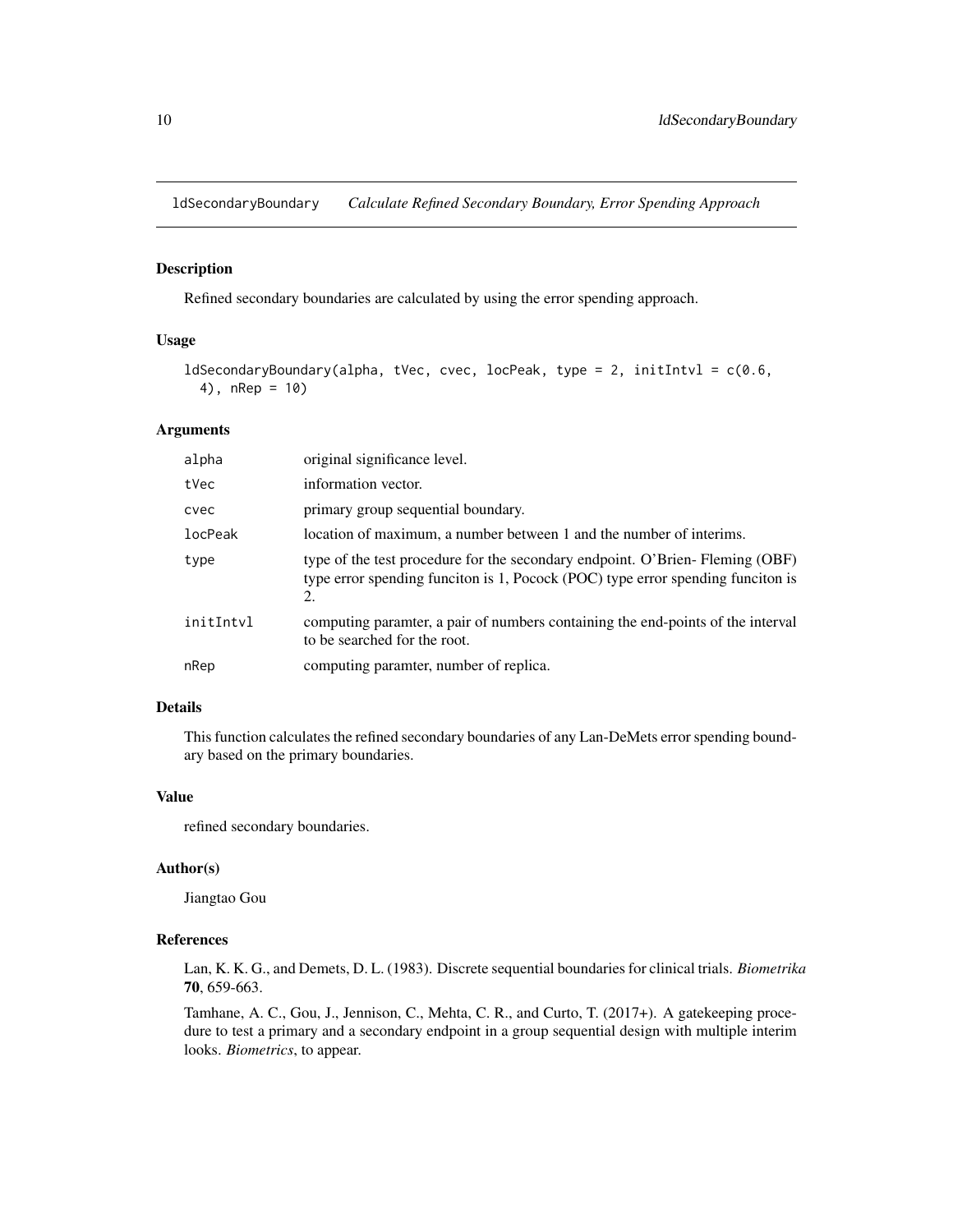# <span id="page-10-0"></span>nominalSig 11

# See Also

secondaryBoundary, secondaryBoundaryVecLD

# Examples

```
#require(mvtnorm)
#require(ldbounds)
#K < -6;
#tVec <- c(140,328,453,578,659,1080)/1080;
#alpha = 0.025;
#cvec.obf <- bounds(tVec,iuse=c(1),alpha=c(alpha));
#cvec <- cvec.obf$upper.bounds;
#secbound <- ldSecondaryBoundary(alpha,tVec,cvec,locPeak=4,type=2,
# initIntvl=c(0.8,8),nRep=1)
```
nominalSig *Calculate Nominal Significance, Standard Approach*

# Description

Nominal significance for the secondary endpoint are calculated by using the standard (original) approach.

#### Usage

```
nominalSig(gammaVec, cvec)
```
# Arguments

| gammaVec | square root of information. |
|----------|-----------------------------|
| cvec     | group sequential boundary.  |

# Details

This function calculates he nominal significance level of any given boundary.

# Value

nominal significance

# Author(s)

Jiangtao Gou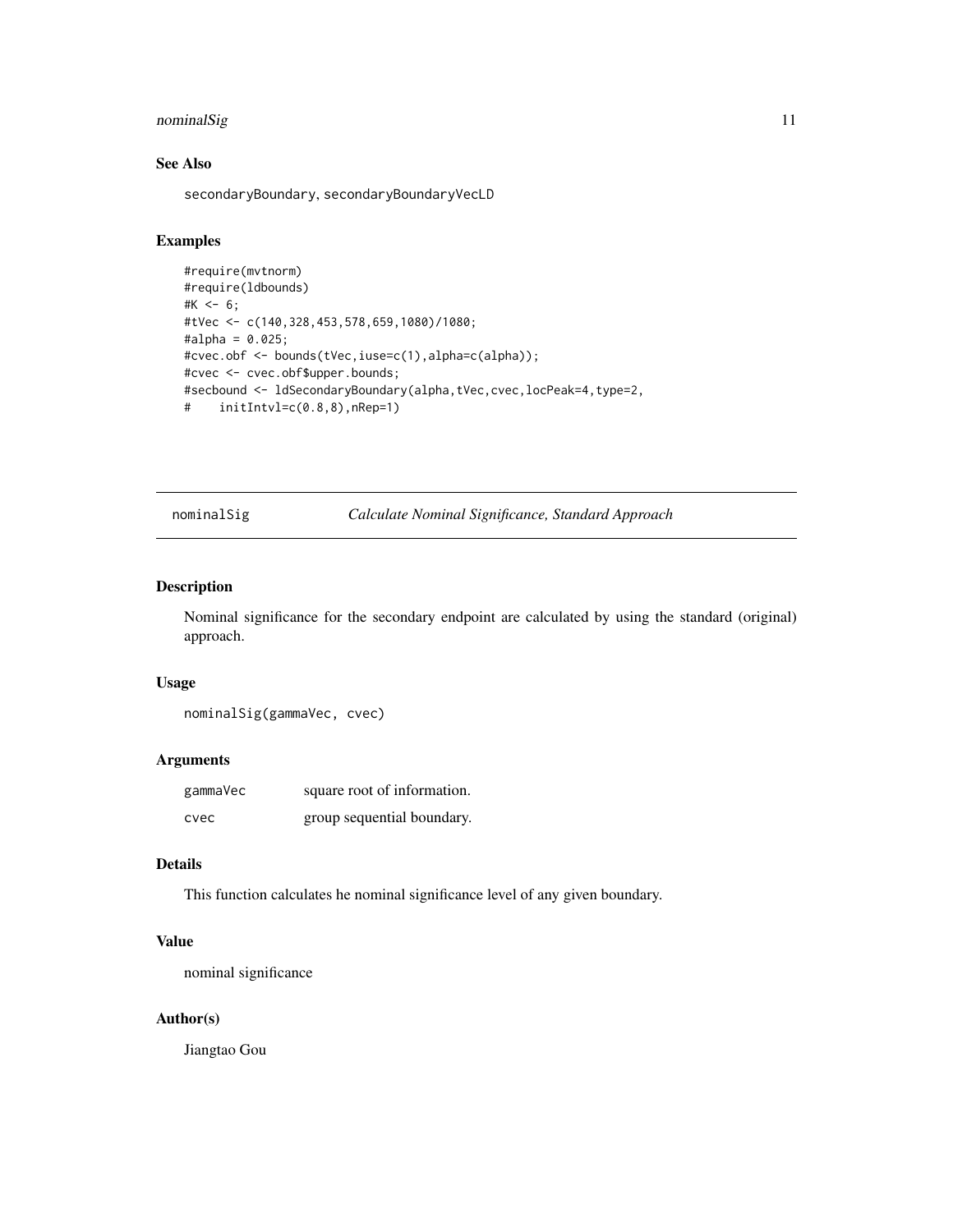# <span id="page-11-0"></span>References

O'Brien, P. C., and Fleming, T. R. (1979). A multiple testing procedure for clinical trials. *Biometrics* 35, 549-556.

Pocock, S. J. (1977). Group sequential methods in the design and analysis of clinical trials. *Biometrika* 64, 191-199.

Tamhane, A. C., Gou, J., Jennison, C., Mehta, C. R., and Curto, T. (2017+). A gatekeeping procedure to test a primary and a secondary endpoint in a group sequential design with multiple interim looks. *Biometrics*, to appear.

#### See Also

ldNominalSig, secondaryBoundaryVecOrig

# Examples

```
#require(mvtnorm)
#require(ldbounds)
#nSig <- nominalSig(gammaVec=c(sqrt(1/3),1),cvec=c(2.2,1.8))
```
p.adjust.gtxr *Adjust P-values for Multiple Test Procedures*

#### Description

Given a set of p-values, returns adjusted p-values, including the hybrid Hochberg–Hommel procedure (Gou et al., 2014).

# Usage

 $p.addjust.getxr(p, method = "gtxr", n = length(p))$ 

# Arguments

| p      | vector of p-values.                                                                                                                                                                     |
|--------|-----------------------------------------------------------------------------------------------------------------------------------------------------------------------------------------|
| method | multiplicity correction method, "gtxr" is the hybrid Hochberg-Hommel method,<br>other methods include: "gtxr", "holm", "hochberg", "hommel", "bonferroni",<br>"BH". "BY"."fdr". "none". |
| n.     | number of p-values.                                                                                                                                                                     |

# Details

#

Given a set of p-values, returns p-values adjusted using one of several methods. The default method is "gtxr". Other adjustment methods have been included in function p.adjust in R package stats.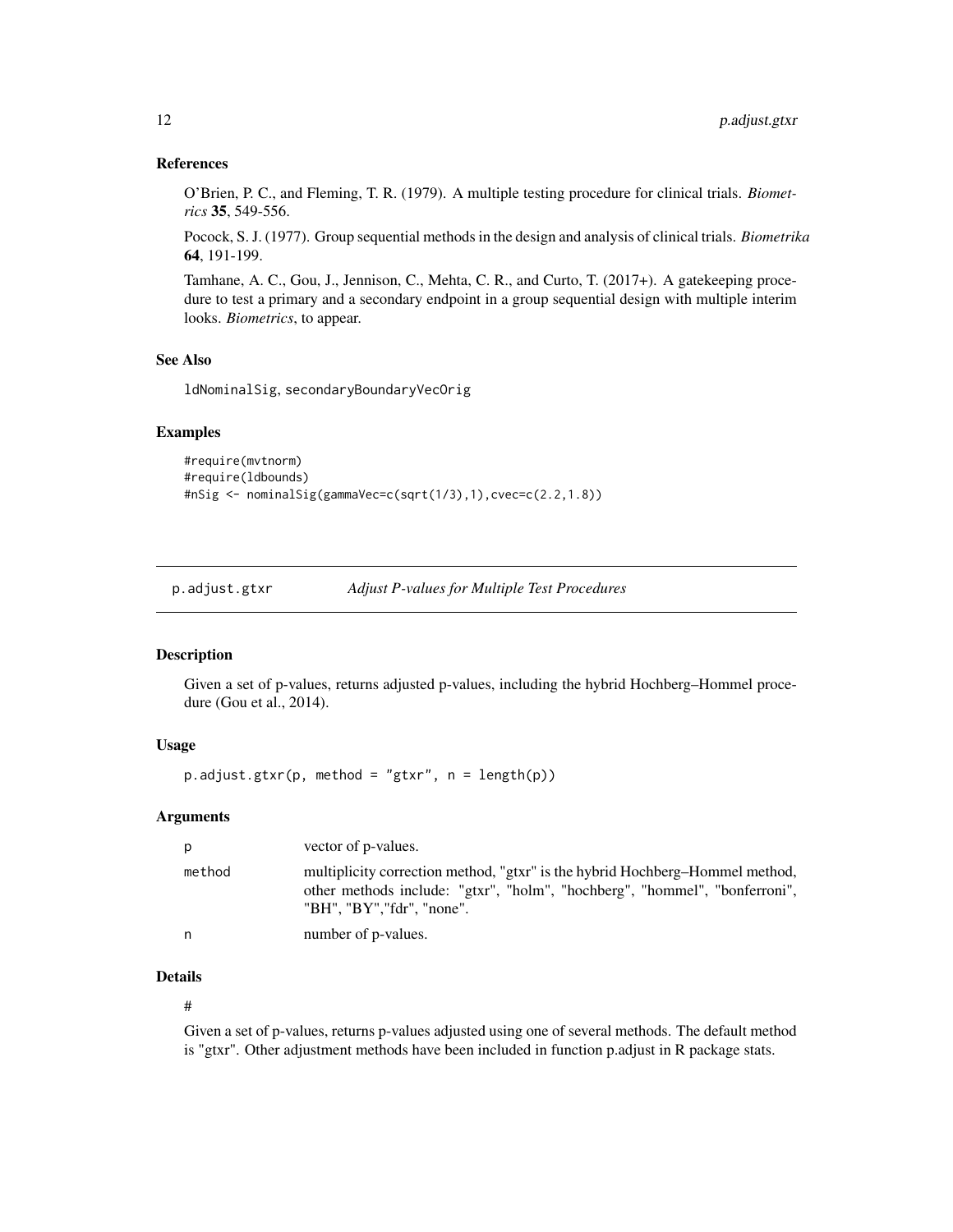# <span id="page-12-0"></span>primaryBoundary 13

# Value

a vector of corrected p-values.

# Author(s)

Jiangtao Gou

# References

Gou, J., Tamhane, A. C., Xi, D., and Rom. D. (2014). A class of improved hybrid Hochberg-Hommel type step-up multiple test procedures. *Biometrika* 101, 899-911.

#### See Also

p.adjust

# Examples

```
pvalues.raw <- c(0.002,0.007,0.005,0.024,0.022,0.009,0.007,0.036,0.060,0.035)
p.adj <- p.adjust.gtxr(pvalues.raw, method = "gtxr")
```
primaryBoundary *Calculate Primary Boundaries, Standard Approach*

# Description

Primary boundaries calculation of standard (original) OBF and POC.

#### Usage

```
primaryBoundary(gammaVec, alpha, type = 1, initIntvl = c(1, 4))
```
# Arguments

| gammaVec  | a vector of square root of information.           |
|-----------|---------------------------------------------------|
| alpha     | significance level                                |
| type      | type of sequential procedure. OBF is 1, POC is 2. |
| initIntvl | paramter for function uniroot (two numbers)       |

# Value

original OBF and POC boundaries (primary endpoints) (a number,  $c_{(K)}$ ).

# Author(s)

Jiangtao Gou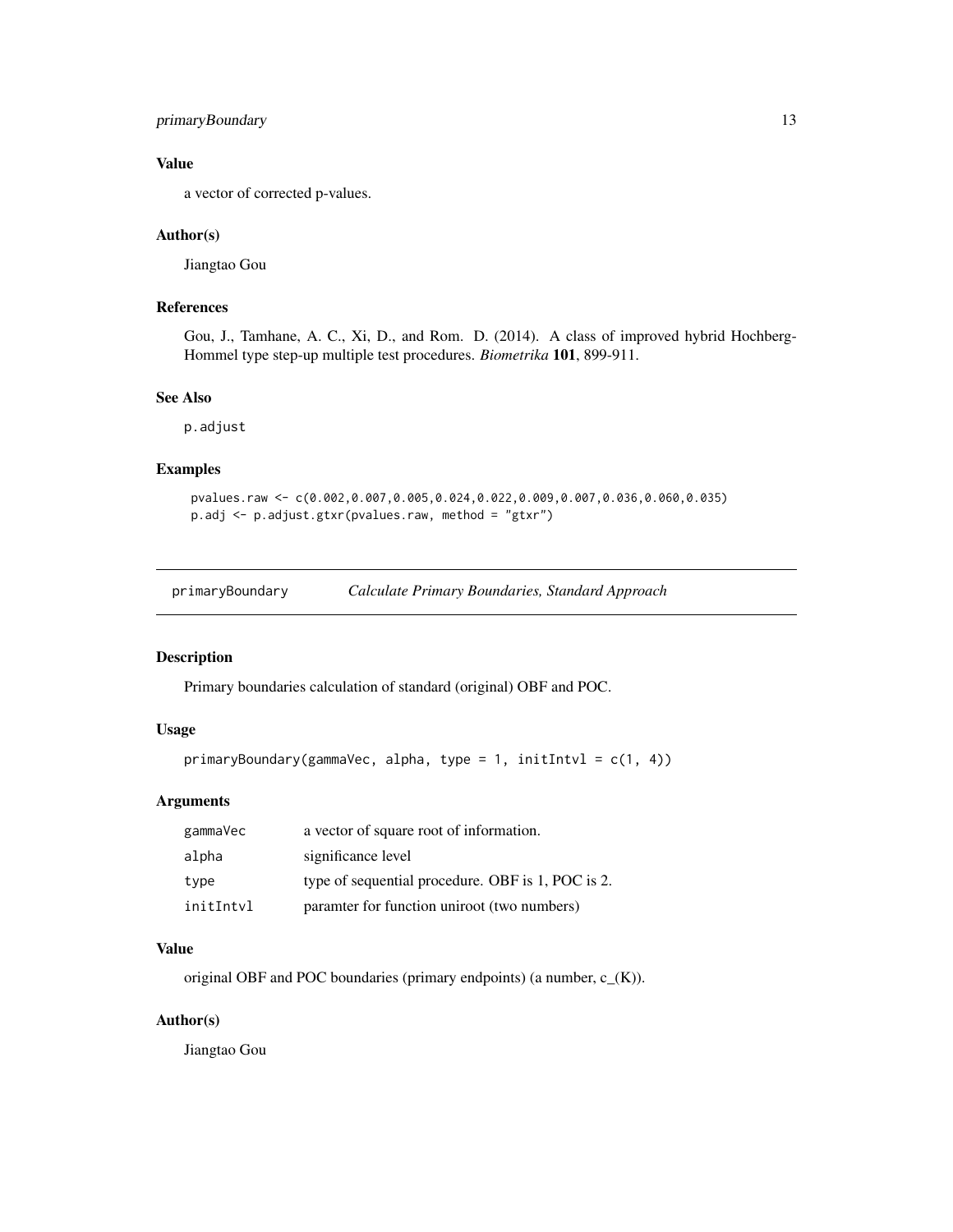# <span id="page-13-0"></span>References

Tamhane, A. C., Gou, J., Jennison, C., Mehta, C. R., and Curto, T. (2017+). A gatekeeping procedure to test a primary and a secondary endpoint in a group sequential design with multiple interim looks. *Biometrics*, to appear.

# See Also

ldPrimaryBoundary

primaryBoundaryVec *Calculate the Primary Boundaries*

# Description

Primary boundaries are calculated, including the standard approach and the error spending approach.

# Usage

```
primaryBoundaryVec(alpha, tVec, OBF = TRUE, LanDeMets = FALSE, nRep = 100,
 digits = 2, printOut = TRUE, initIntvl = c(1, 8))
```
# Arguments

| alpha      | significance level for the primary endpoint.                                                               |
|------------|------------------------------------------------------------------------------------------------------------|
| tVec       | information (vector).                                                                                      |
| <b>OBF</b> | type of procedures. TRUE for OBF, FALSE for POC.                                                           |
| LanDeMets  | type of procedures. TRUE for Lan-Demets type boundaries, FALSE for original<br>boundaries.                 |
| nRep       | number of replica                                                                                          |
| digits     | number of digits for output,                                                                               |
| printOut   | TRUE for printing the boundaries.                                                                          |
| initIntvl  | parameter for function uniroot (two numbers) for function primaryBoundary or<br>function IdPrimaryBoundary |

#### Value

OBF and POC boundaries (primary endpoints) (vector).

# Author(s)

Jiangtao Gou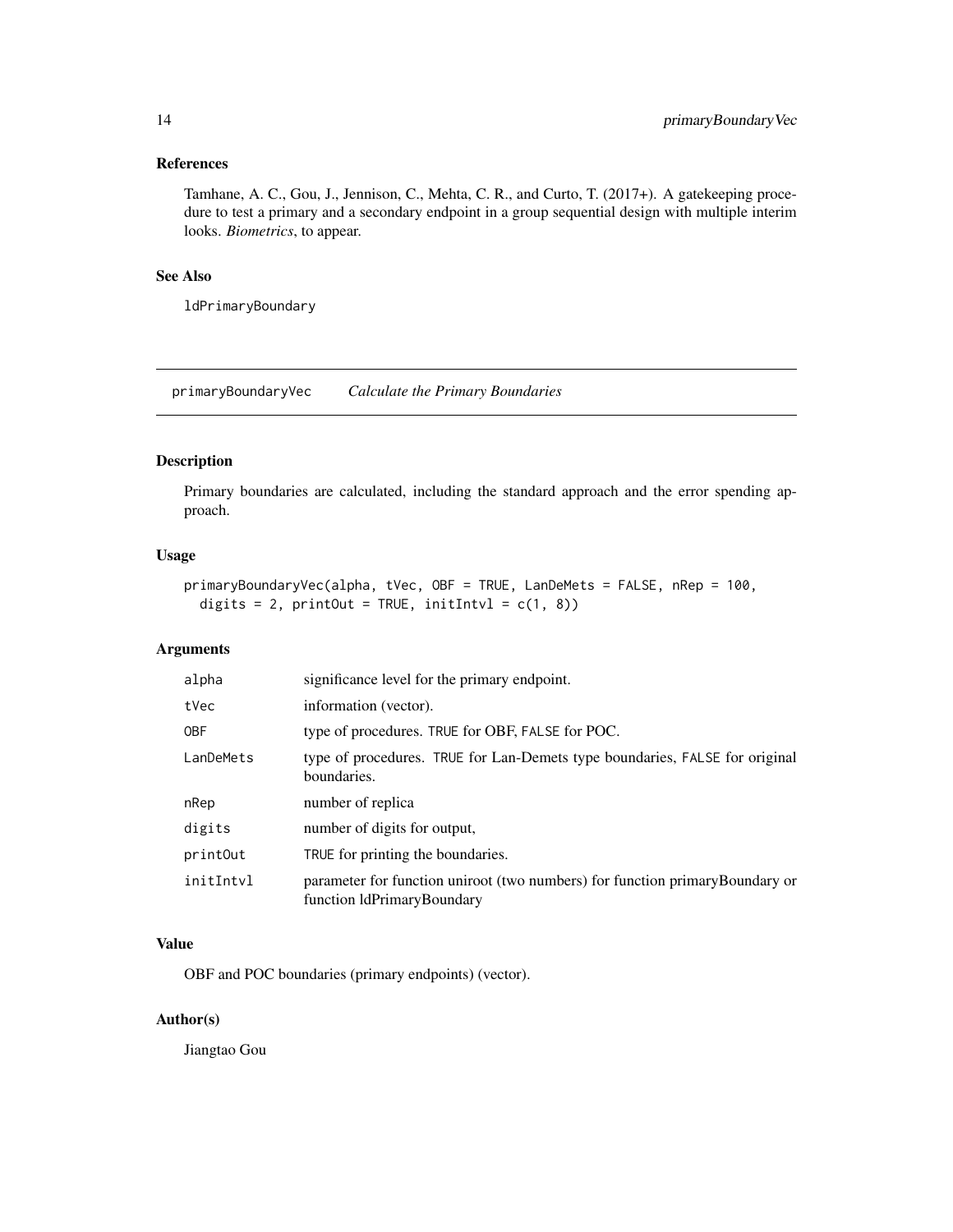#### <span id="page-14-0"></span>psbTeXtable 15

### References

Jennison, C. and Turnbull, B. W. (2000). *Group Sequential Methods with Applications to Clinical Trials*. Chapman and Hall/CRC, New York.

Lan, K. K. G., and Demets, D. L. (1983). Discrete sequential boundaries for clinical trials. *Biometrika* 70, 659-663.

O'Brien, P. C., and Fleming, T. R. (1979). A multiple testing procedure for clinical trials. *Biometrics* 35, 549-556.

Pocock, S. J. (1977). Group sequential methods in the design and analysis of clinical trials. *Biometrika* 64, 191-199.

Tamhane, A. C., Gou, J., Jennison, C., Mehta, C. R., and Curto, T. (2017+). A gatekeeping procedure to test a primary and a secondary endpoint in a group sequential design with multiple interim looks. *Biometrics*, to appear.

# Examples

```
#require(mvtnorm)
#K = 4
#alpha = 0.025
#tVec = (1:K)/K
#boundaryVector <- primaryBoundaryVec(alpha,tVec,initIntvl=c(1,4),
# OBF=TRUE,LanDeMets=FALSE,nRep=1,digits=3,printOut=TRUE)
#boundaryVector <- primaryBoundaryVec(alpha,tVec,initIntvl=c(1,4),
# OBF=FALSE,LanDeMets=FALSE,nRep=1,digits=3,printOut=TRUE)
#boundaryVector <- primaryBoundaryVec(alpha,tVec,initIntvl=c(1,8),
# OBF=TRUE,LanDeMets=TRUE,nRep=1,digits=3,printOut=TRUE)
#boundaryVector <- primaryBoundaryVec(alpha,tVec,initIntvl=c(1,4),
# OBF=FALSE,LanDeMets=TRUE,nRep=1,digits=3,printOut=TRUE)
```
psbTeXtable *Summarize Primary and Refined Secondary Boundaries in a TeX table*

### **Description**

Primary boundaries and refined secondary boundaries are listed in a TeX table.

#### Usage

```
psbTeXtable(alpha, tVec, pOBF = TRUE, sOBF = FALSE, LanDeMets = FALSE,
  SpeedQuality = "fast", digits = 2)
```
#### Arguments

| alpha | type I error probability.                                                   |
|-------|-----------------------------------------------------------------------------|
| tVec  | vector of relative information levels. The last element in the vector is 1. |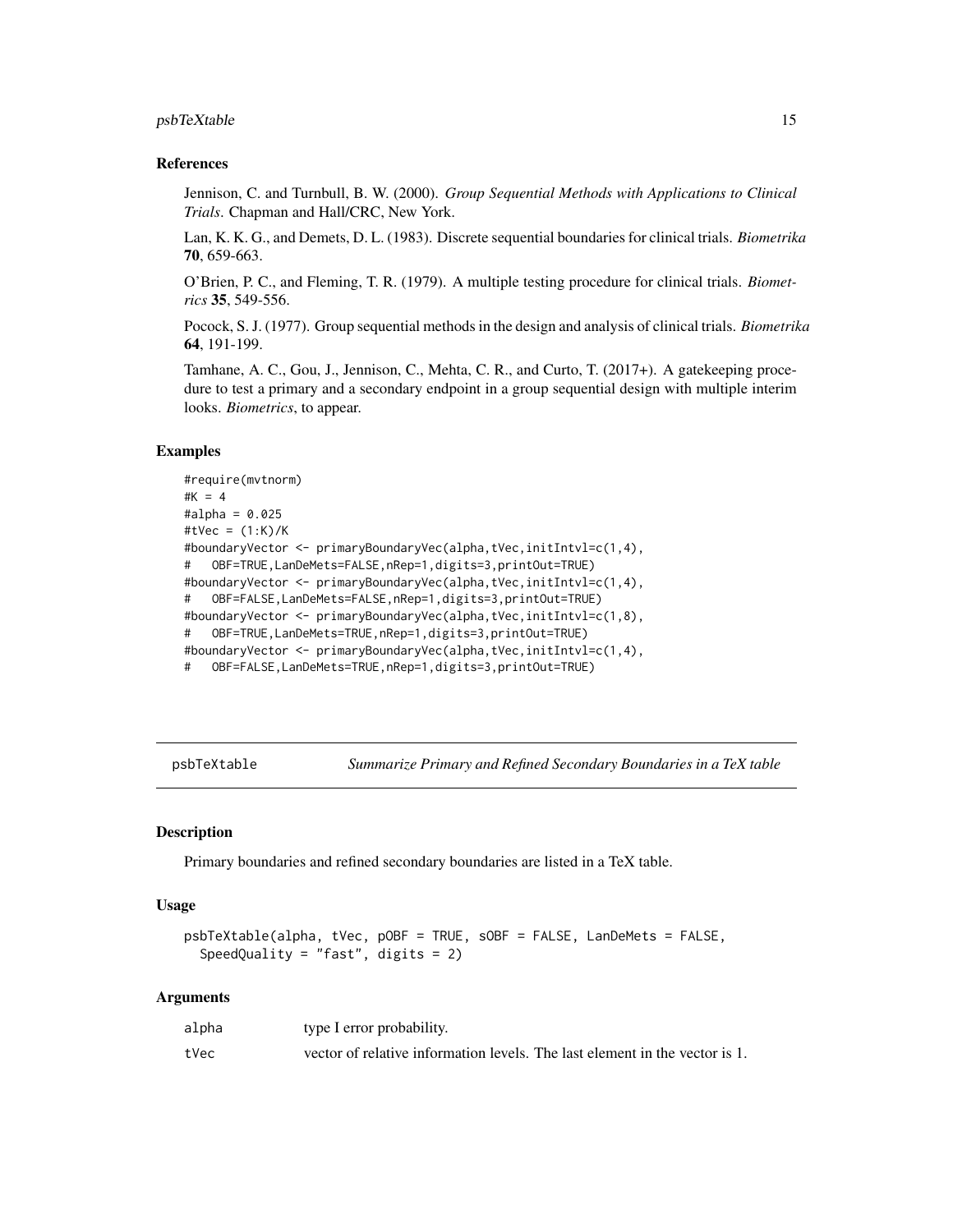| p0BF             | type of primary boundary, TURE is the O'Brien-Fleming boundary, FALSE is the<br>Pocock boundary.      |
|------------------|-------------------------------------------------------------------------------------------------------|
| s <sub>OBF</sub> | type of secondary boundary, TURE is the O'Brien-Fleming boundary, FALSE is<br>the Pocock boundary.    |
| LanDeMets        | type of boundary, TRUE is the error spending approach, FALSE is the original<br>approach.             |
| SpeedQuality     | quality-speed tradeoff parameter. Choices are fastest, fast, acceptable,<br>normal, good, and stable. |
| digits           | number of digits after decimal point to display in the table.                                         |

#### Details

This function gives a TeX format table including both primary boundary and refined secondary boundary. When the choice of parameter SpeedQuality is fastest, fast, acceptable, or normal, the default number of digits is 2. When the choice of parameter SpeedQuality is good or stable, the default number of digits is 2. The number of digits after decimal point can also be specified through parameter digits.

#### Value

a TeX format table including both primary boundary and refined secondary boundary.

#### Author(s)

Jiangtao Gou

Fengqing (Zoe) Zhang

#### References

Glimm, E., Maurer, W., and Bretz, F. (2010). Hierarchical testing of multiple endpoints in groupsequential trials. *Statistics in Medicine* 29, 219-228.

Hung, H. M. J., Wang, S.-J., and O'Neill, R. (2007). Statistical considerations for testing multiple endpoints in group sequential or adaptive clinical trials. *Journal of Biopharmaceutical Statistics* 17, 1201-1210.

Jennison, C. and Turnbull, B. W. (2000). *Group Sequential Methods with Applications to Clinical Trials*. Chapman and Hall/CRC, New York.

Lan, K. K. G., and Demets, D. L. (1983). Discrete sequential boundaries for clinical trials. *Biometrika* 70, 659-663.

O'Brien, P. C., and Fleming, T. R. (1979). A multiple testing procedure for clinical trials. *Biometrics* 35, 549-556.

Pocock, S. J. (1977). Group sequential methods in the design and analysis of clinical trials. *Biometrika* 64, 191-199.

Tamhane, A. C., Mehta, C. R., and Liu, L. (2010). Testing a primary and a secondary endpoint in a group sequential design. *Biometrics* 66, 1174-1184.

Tamhane, A. C., Gou, J., Jennison, C., Mehta, C. R., and Curto, T. (2017+). A gatekeeping procedure to test a primary and a secondary endpoint in a group sequential design with multiple interim looks. *Biometrics*, to appear.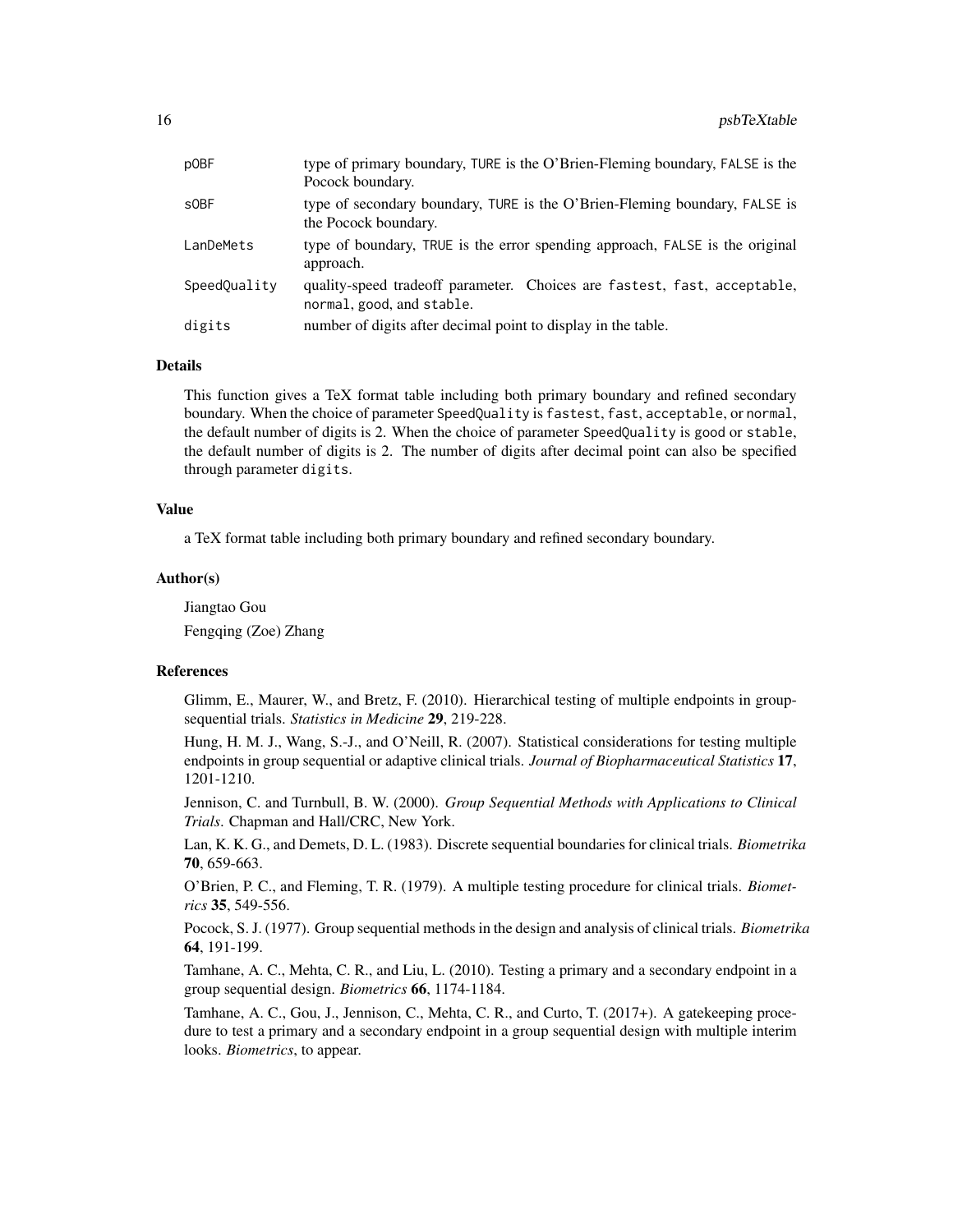# <span id="page-16-0"></span>refinedBoundary 17

#### Examples

```
#require(mvtnorm)
#require(ldbounds)
#require(xtable)
#psbTeXtable(alpha=0.025,tVec=c(1/2,3/4,1),pOBF=TRUE,sOBF=FALSE,LanDeMets=FALSE)
```
refinedBoundary *Summarize Primary and Refined Secondary Boundaries, Nominal Significance*

#### Description

Primary boundaries, refined secondary boundaries, and nominal significance for the secondary endpoint are listed.

#### Usage

```
refinedBoundary(alpha, tVec, pOBF = TRUE, sOBF = FALSE, LanDeMets = FALSE,
  SpeedQuality = "fast", digits = 2)
```
#### Arguments

| alpha        | type I error probability.                                                                             |
|--------------|-------------------------------------------------------------------------------------------------------|
| tVec         | vector of relative information levels. The last element in the vector is 1.                           |
| pOBF         | type of primary boundary, TURE is the O'Brien-Fleming boundary, FALSE is the<br>Pocock boundary.      |
| s0BF         | type of secondary boundary, TURE is the O'Brien-Fleming boundary, FALSE is<br>the Pocock boundary.    |
| LanDeMets    | type of boundary, TRUE is the error spending approach, FALSE is the original<br>approach.             |
| SpeedQuality | quality-speed tradeoff parameter. Choices are fastest, fast, acceptable,<br>normal, good, and stable. |
| digits       | number of digits after decimal point for primary and secondary boundaries.                            |

# Details

This function gives a list including primary boundary, refined secondary boundary, and the nominal significance for the secondary endpoint. When the choice of parameter SpeedQuality is fastest, fast, acceptable, or normal, the default number of digits for boundaries is 2. When the choice of parameter SpeedQuality is good or stable, the default number of digits for boundaries is 2. The number of digits for boundaries after decimal point can also be specified through parameter digits. The number of digits for the nominal significance depends on parameter alpha.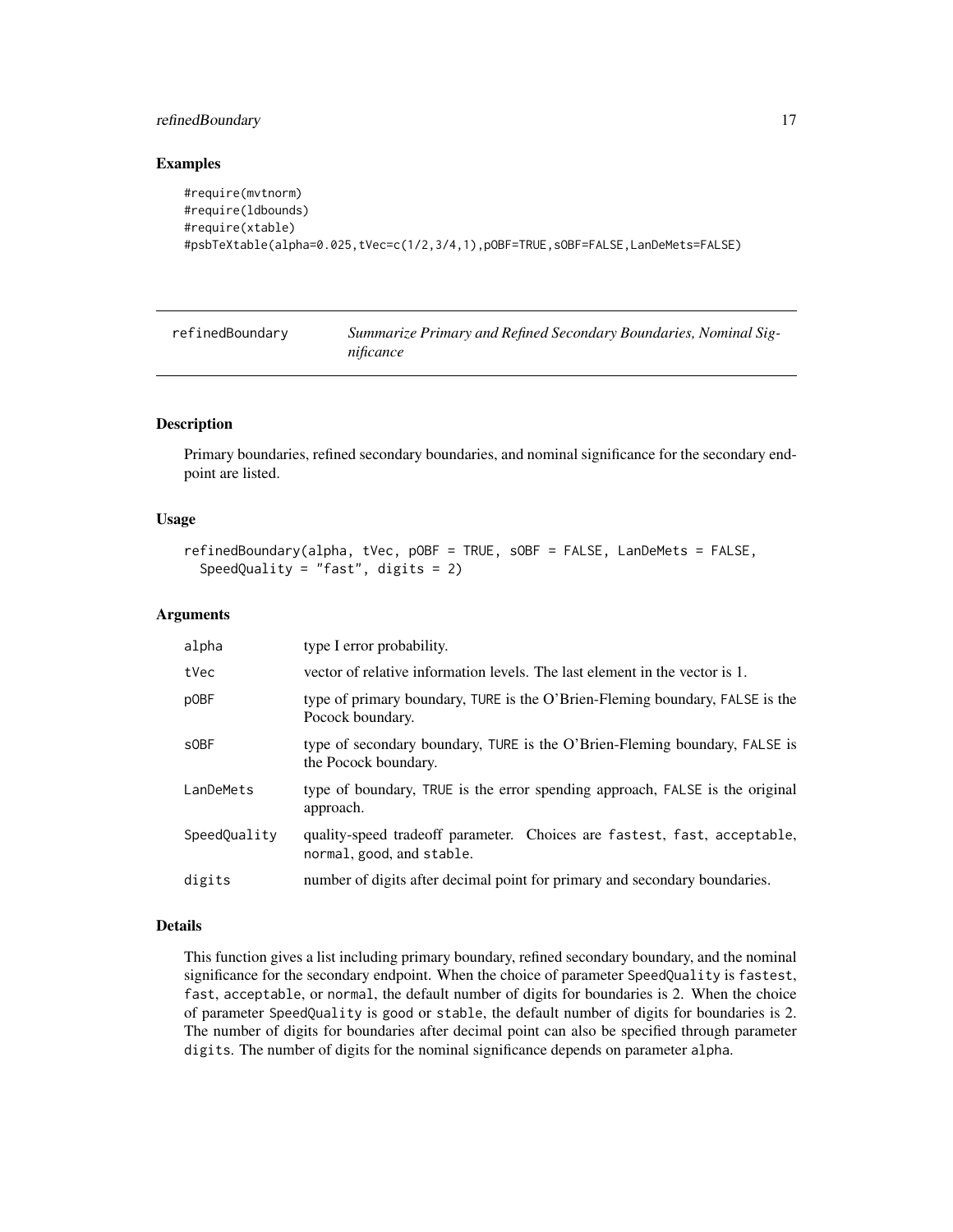# Value

a result list including primary boundary, refined secondary boundary, and the nominal significance for the secondary endpoint.

# Author(s)

Jiangtao Gou

#### References

Glimm, E., Maurer, W., and Bretz, F. (2010). Hierarchical testing of multiple endpoints in groupsequential trials. *Statistics in Medicine* 29, 219-228.

Hung, H. M. J., Wang, S.-J., and O'Neill, R. (2007). Statistical considerations for testing multiple endpoints in group sequential or adaptive clinical trials. *Journal of Biopharmaceutical Statistics* 17, 1201-1210.

Jennison, C. and Turnbull, B. W. (2000). *Group Sequential Methods with Applications to Clinical Trials*. Chapman and Hall/CRC, New York.

Lan, K. K. G., and Demets, D. L. (1983). Discrete sequential boundaries for clinical trials. *Biometrika* 70, 659-663.

O'Brien, P. C., and Fleming, T. R. (1979). A multiple testing procedure for clinical trials. *Biometrics* 35, 549-556.

Pocock, S. J. (1977). Group sequential methods in the design and analysis of clinical trials. *Biometrika* 64, 191-199.

Tamhane, A. C., Mehta, C. R., and Liu, L. (2010). Testing a primary and a secondary endpoint in a group sequential design. *Biometrics* 66, 1174-1184.

Tamhane, A. C., Gou, J., Jennison, C., Mehta, C. R., and Curto, T. (2017+). A gatekeeping procedure to test a primary and a secondary endpoint in a group sequential design with multiple interim looks. *Biometrics*, to appear.

# Examples

```
require(mvtnorm)
require(ldbounds)
result <- refinedBoundary(alpha=0.05,tVec=c(0.2,0.6,1),SpeedQuality="fastest")
result$primaryBoundary
result$secondaryBoundary
result$nomialSignificance
```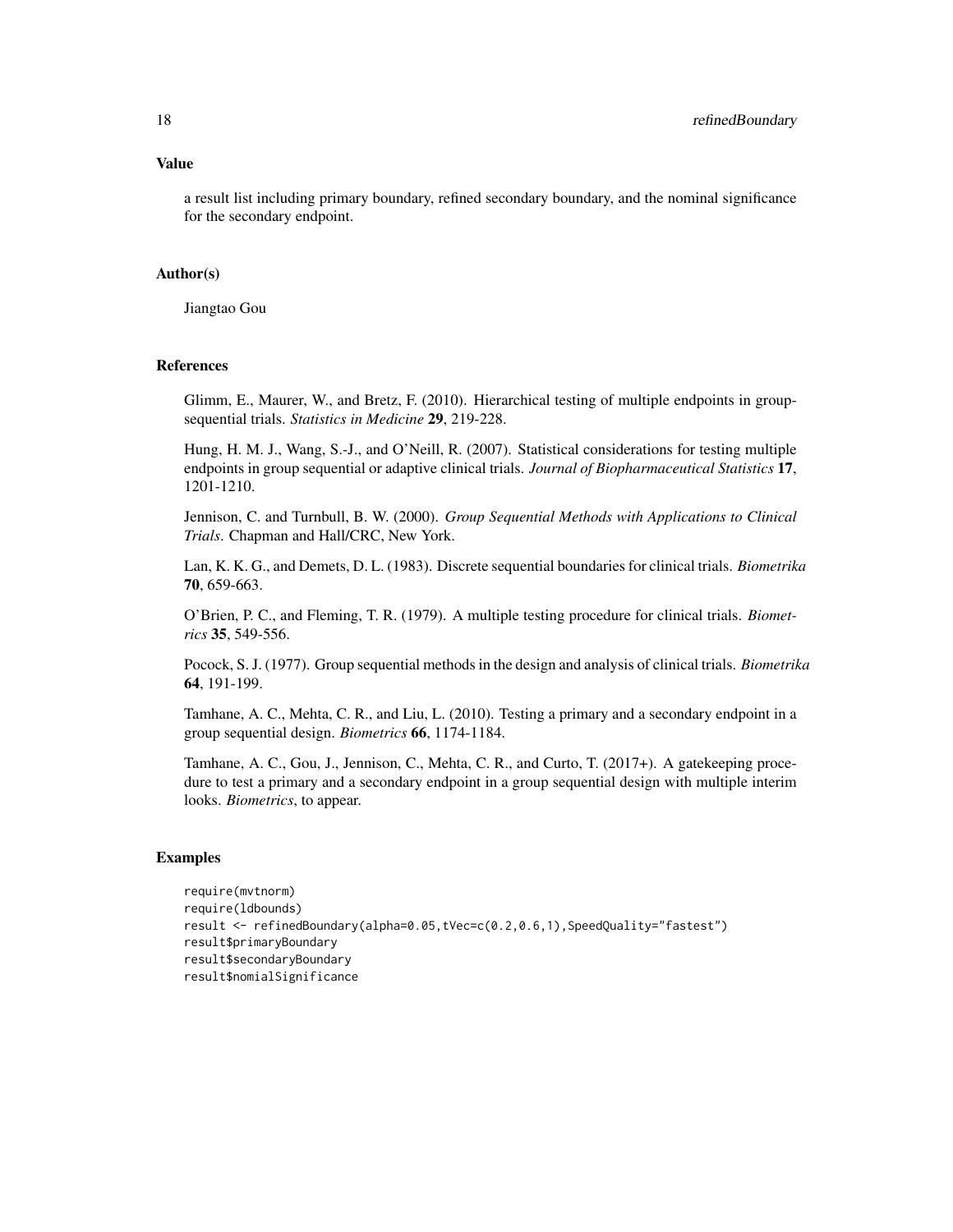<span id="page-18-0"></span>

# Description

Calculate the difference between the error rate and significance level for the secondary endpoint, standard (original) approach.

#### Usage

```
secControl(d, alpha, cvec, gammaVec, ExtrmLoc, type = 2)
```
# Arguments

| d        | boundary of secondary endpoint at the final look (a number, $d_{(K)}$ )                 |
|----------|-----------------------------------------------------------------------------------------|
| alpha    | targeted significance level for the secondary endpoint                                  |
| cvec     | a vector of calculated primary boundaries                                               |
| gammaVec | square root of information                                                              |
| ExtrmLoc | an integer between 1 and K, locate the maximum of type I error of secondary<br>endpoint |
| type     | type of sequential procedures. Type 1 OBF d, Type 2 POC d.                              |

# Value

difference between alpha and the calculated error rate.

# Author(s)

Jiangtao Gou

# References

Tamhane, A. C., Gou, J., Jennison, C., Mehta, C. R., and Curto, T. (2017+). A gatekeeping procedure to test a primary and a secondary endpoint in a group sequential design with multiple interim looks. *Biometrics*, to appear.

# See Also

ldSecControl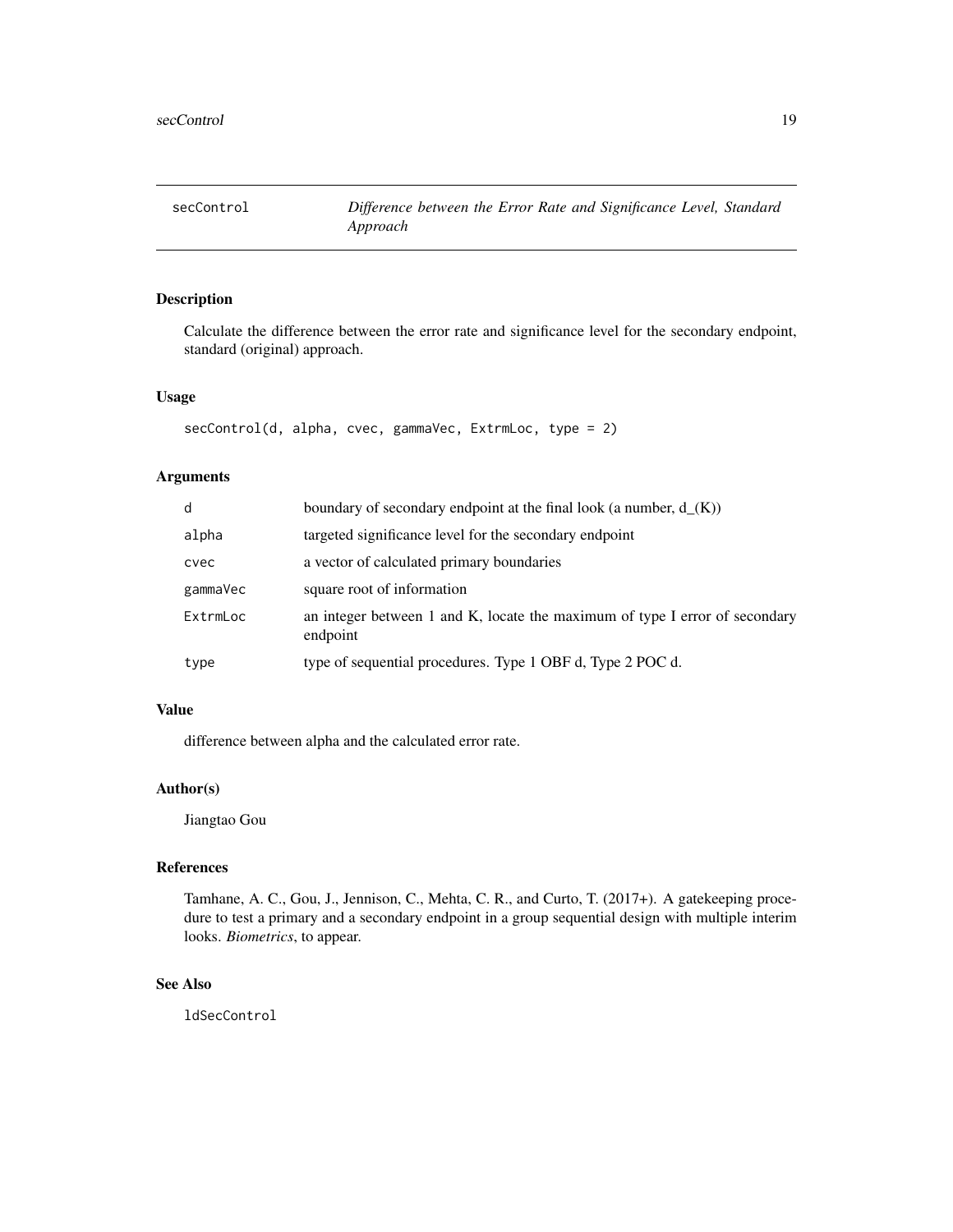<span id="page-19-0"></span>

# Description

Calculate the standard O'Brien-Fleming and Pocock refined secondary boundaries

# Usage

```
secondaryBoundary(alpha, tVec, cvec, locPeak, type = 2, initIntvl = c(1, 4),
  nRep = 10)
```
#### Arguments

| alpha     | type I error.                                                                                                                                                         |
|-----------|-----------------------------------------------------------------------------------------------------------------------------------------------------------------------|
| tVec      | information vector.                                                                                                                                                   |
| cvec      | primary group sequential boundary.                                                                                                                                    |
| locPeak   | location of maximum, a number between 1 and the number of interims.                                                                                                   |
| type      | type of the test procedure for the secondary endpoint. O'Brien-Fleming (OBF)<br>type error spending funciton is 1, Pocock (POC) type error spending funciton is<br>2. |
| initIntvl | computing paramter, a pair of numbers containing the end-points of the interval<br>to be searched for the root.                                                       |
| nRep      | computing paramter, number of replica.                                                                                                                                |

#### Details

This function calculates the standard (origiinal) O'Brien-Fleming (OBF) and Pocock (POC) refined secondary boundaries.

# Value

standard O'Brien-Fleming and Pocock refined secondary boundaries.

# Author(s)

Jiangtao Gou

# References

O'Brien, P. C., and Fleming, T. R. (1979). A multiple testing procedure for clinical trials. *Biometrics* 35, 549-556.

Pocock, S. J. (1977). Group sequential methods in the design and analysis of clinical trials. *Biometrika* 64, 191-199.

Tamhane, A. C., Gou, J., Jennison, C., Mehta, C. R., and Curto, T. (2017+). A gatekeeping procedure to test a primary and a secondary endpoint in a group sequential design with multiple interim looks. *Biometrics*, to appear.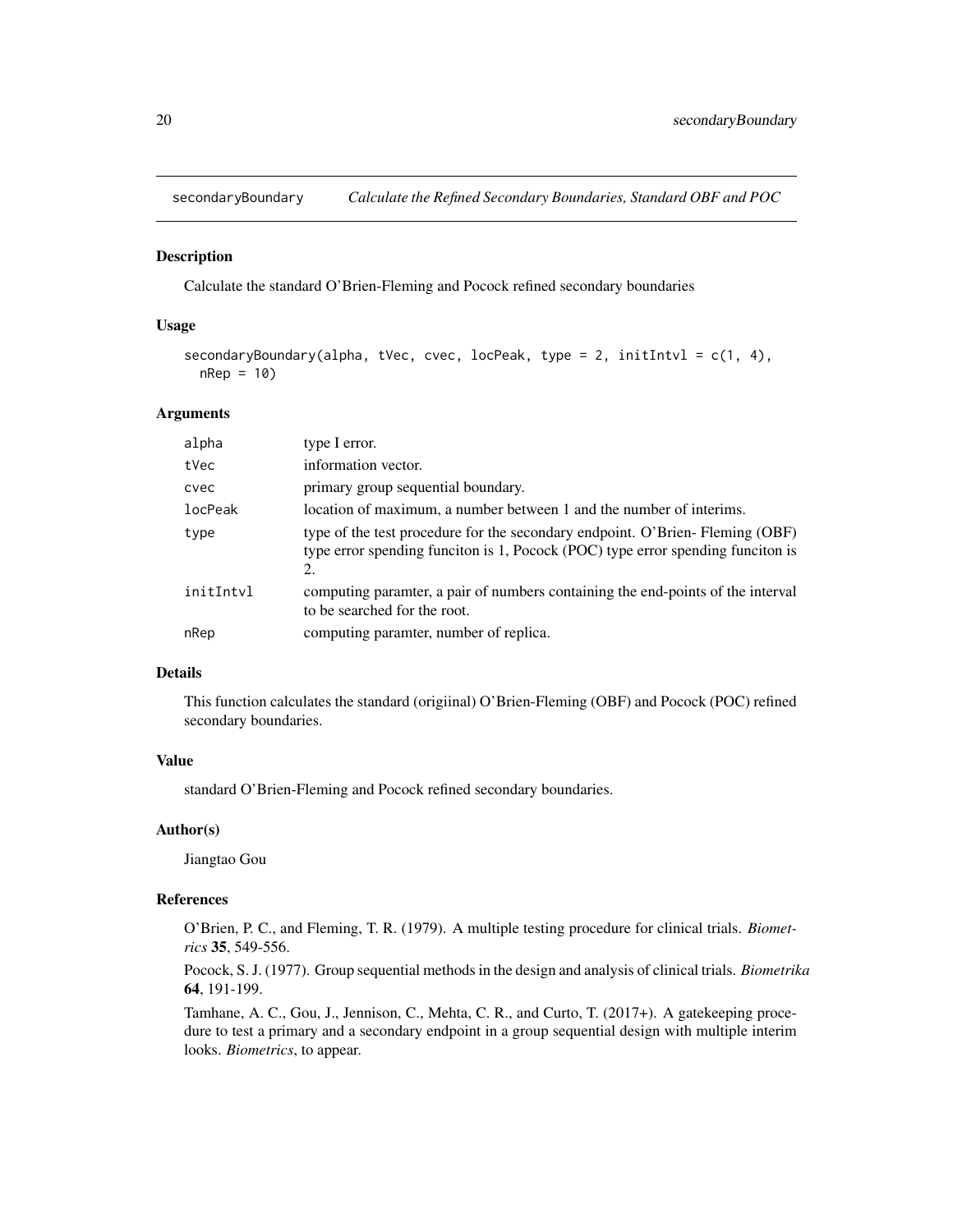```
secondaryBoundaryVec 21
```
# See Also

ldSecondaryBoundary, initLocBeak

# Examples

```
#require(mvtnorm)
#K <- 8
#gammaVec <- sqrt((1:K)/K)
#tVec <- gammaVec^2
#alpha = 0.025
#c <- 2.072274
#cvec <- c/gammaVec
#loc <- initLocPeak(alpha,tVec,cvec,type=2,initIntvl=c(1,4),
# initNrep=1)
#sbvec <- secondaryBoundary(alpha,tVec,cvec,loc,type=2,
# initIntvl=c(1,8),nRep=1)
```
secondaryBoundaryVec *Calculate Refined Secondary Boundaries and Nominal Significance*

# Description

Refined secondary boundaries, and nominal significance for the secondary endpoint are calculated.

# Usage

```
secondaryBoundaryVec(alpha, tVec, pOBF = TRUE, sOBF = FALSE,
 LanDeMets = FALSE, nRepVec = c(10, 10, 10, 10), initIntvl = c(0.8, 8))
```
# Arguments

| alpha            | type I error probability.                                                                                       |
|------------------|-----------------------------------------------------------------------------------------------------------------|
| tVec             | vector of relative information levels. The last element in the vector is 1.                                     |
| pOBF             | type of primary boundary, TURE is the O'Brien-Fleming boundary, FALSE is the<br>Pocock boundary.                |
| s <sub>OBF</sub> | type of secondary boundary, TURE is the O'Brien-Fleming boundary, FALSE is<br>the Pocock boundary.              |
| LanDeMets        | type of boundary, TRUE is the error spending approach, FALSE is the original<br>approach.                       |
| nRepVec          | computing paramter, number of replica, a vector of four numbers.                                                |
| initIntvl        | computing paramter, a pair of numbers containing the end-points of the interval<br>to be searched for the root. |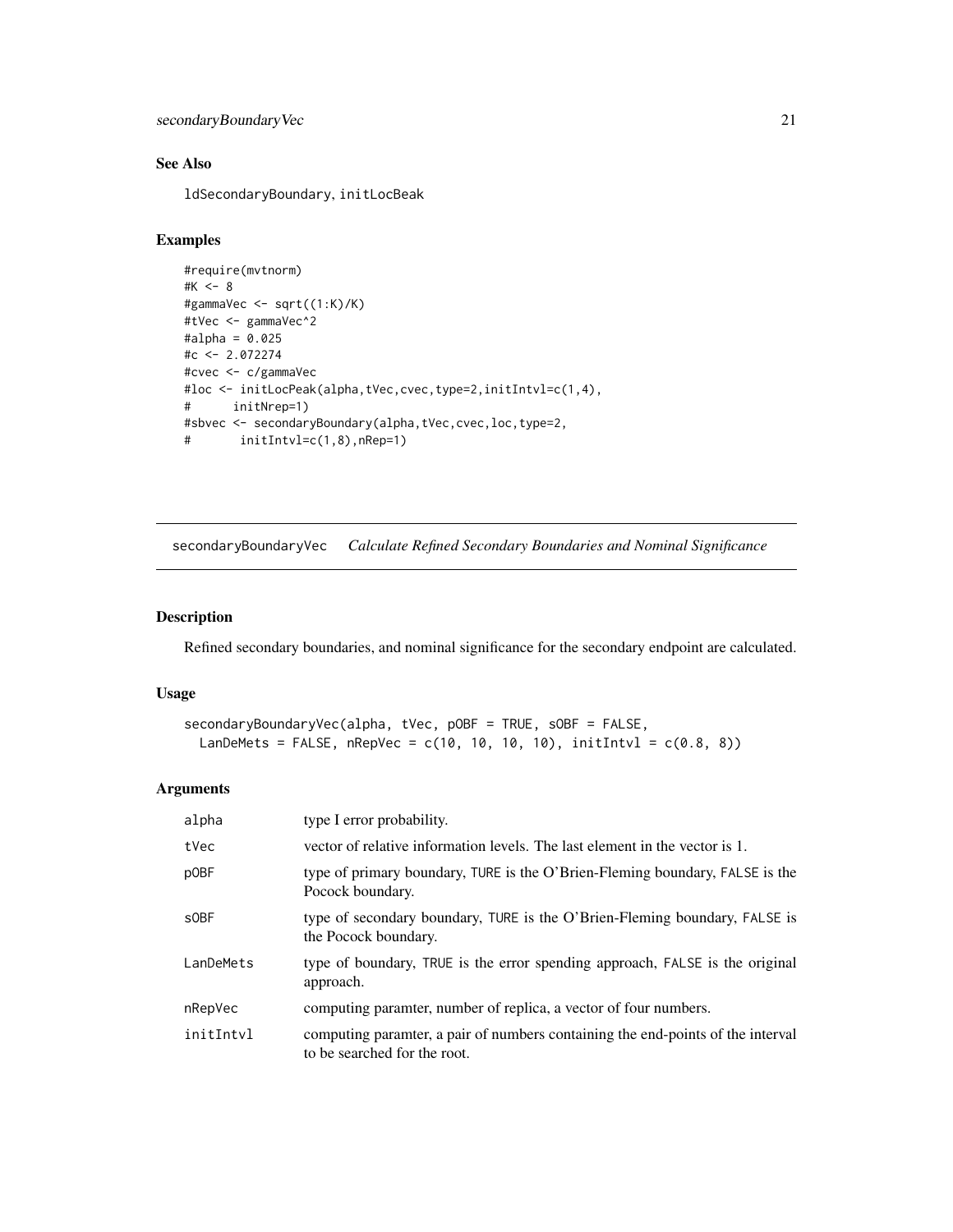# Details

This function gives a list including refined secondary boundary and the nominal significance for the secondary endpoint. There are two computing parameters nRepVec and initIntvl. Parameter nRepVec includes four numbers: nRepVec[1] is the number of replica for calculating primary boundaries, nRepVec[2] is the number of replica for searching the location of peak, nRepVec[3] is the number of replica for calculating secondary boundaries, nRepVec[4] is the number of replica for calculating the nominal significance. Parameter initIntvl contains the end-points of the interval to be searched for the root. For Lan-DeMets error spending approach, the lower end point should choose a number slightly less than 1, and the upper end point should choose a number between 4 and 10.

#### Value

a result list including refined secondary boundary and the nominal significance for the secondary endpoint.

#### Author(s)

Jiangtao Gou

#### References

Glimm, E., Maurer, W., and Bretz, F. (2010). Hierarchical testing of multiple endpoints in groupsequential trials. *Statistics in Medicine* 29, 219-228.

Hung, H. M. J., Wang, S.-J., and O'Neill, R. (2007). Statistical considerations for testing multiple endpoints in group sequential or adaptive clinical trials. *Journal of Biopharmaceutical Statistics* 17, 1201-1210.

Jennison, C. and Turnbull, B. W. (2000). *Group Sequential Methods with Applications to Clinical Trials*. Chapman and Hall/CRC, New York.

Lan, K. K. G., and Demets, D. L. (1983). Discrete sequential boundaries for clinical trials. *Biometrika* 70, 659-663.

O'Brien, P. C., and Fleming, T. R. (1979). A multiple testing procedure for clinical trials. *Biometrics* 35, 549-556.

Pocock, S. J. (1977). Group sequential methods in the design and analysis of clinical trials. *Biometrika* 64, 191-199.

Tamhane, A. C., Mehta, C. R., and Liu, L. (2010). Testing a primary and a secondary endpoint in a group sequential design. *Biometrics* 66, 1174-1184.

Tamhane, A. C., Gou, J., Jennison, C., Mehta, C. R., and Curto, T. (2017+). A gatekeeping procedure to test a primary and a secondary endpoint in a group sequential design with multiple interim looks. *Biometrics*, to appear.

# See Also

secondaryBoundaryVecLD, secondaryBoundaryVecOrig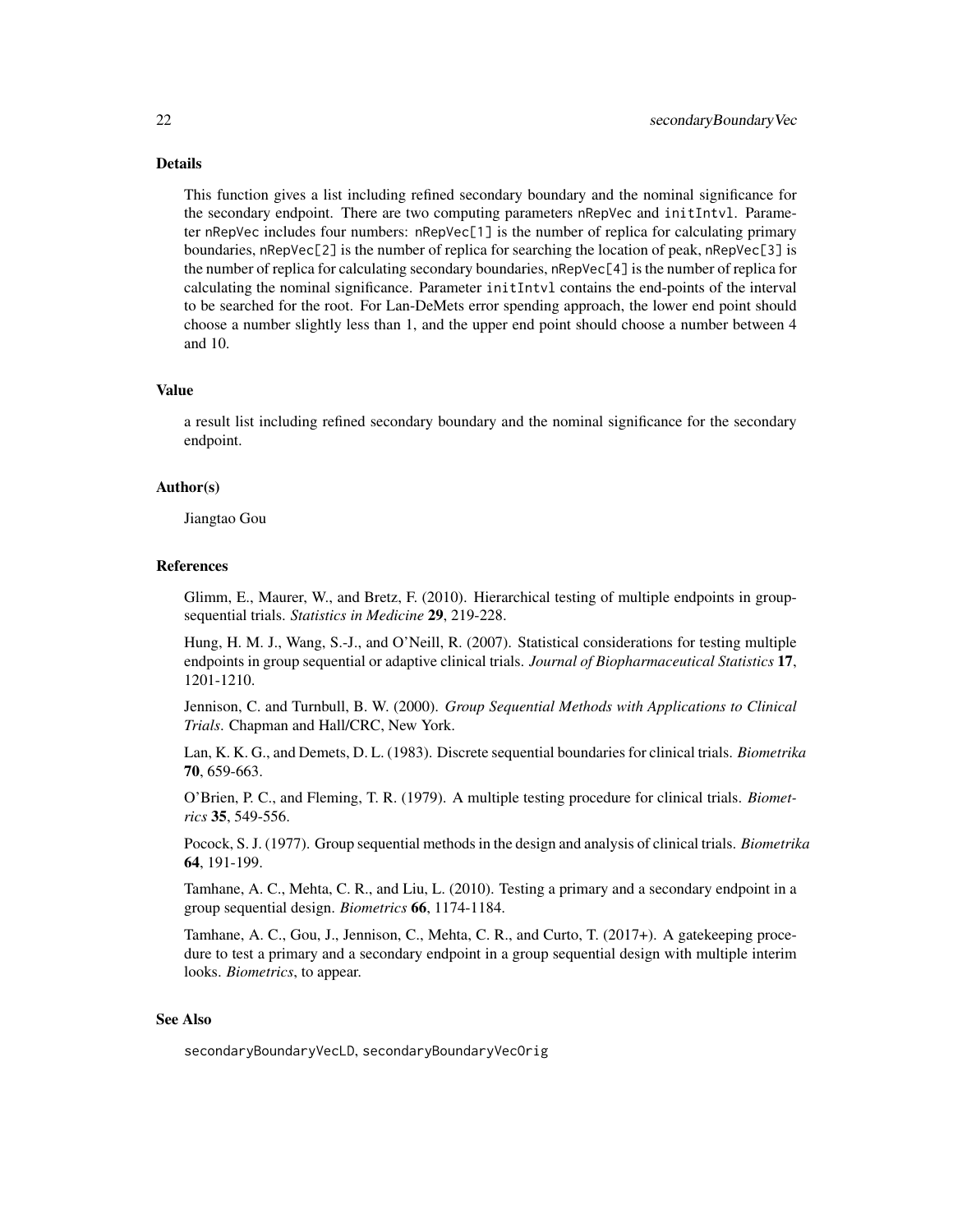#### <span id="page-22-0"></span>Examples

```
#require(mvtnorm)
#require(ldbounds)
#result <- secondaryBoundaryVec(alpha=0.025,tVec=c(1/2,1),pOBF=TRUE,sOBF=FALSE,
# LanDeMets=FALSE,nRepVec=c(1,1,1,1),initIntvl=c(0.8,5))
#result$secondaryBoundary
#result$nomialSignificance
```
secondaryBoundaryVecLD

*Calculate Refined Secondary Boundaries and Nominal Significance, the Error Spending Approach*

# Description

Lan-DeMets refined secondary boundaries, and nominal significance for the secondary endpoint are calculated by using the error spending approach.

# Usage

```
secondaryBoundaryVecLD(alpha, tVec, primaryOBF = TRUE, secondaryOBF = FALSE,
 nRepVec = c(10, 10, 10, 10), initIntvl = c(0.8, 8))
```
# Arguments

| alpha        | type I error probability.                                                                                       |
|--------------|-----------------------------------------------------------------------------------------------------------------|
| tVec         | vector of relative information levels. The last element in the vector is 1.                                     |
| primaryOBF   | type of primary boundary, TURE is the O'Brien-Fleming boundary, FALSE is the<br>Pocock boundary.                |
| secondaryOBF | type of secondary boundary, TURE is the O'Brien-Fleming boundary, FALSE is<br>the Pocock boundary.              |
| nRepVec      | computing paramter, number of replica, a vector of four numbers.                                                |
| initIntvl    | computing parametr, a pair of numbers containing the end-points of the interval<br>to be searched for the root. |

# Details

This function uses the Lan-DeMets error spending approach, and gives a list including refined secondary boundary and the nominal significance for the secondary endpoint. There are two computing parameters nRepVec and initIntvl. Parameter nRepVec includes four numbers: nRepVec[1] is the number of replica for calculating primary boundaries, nRepVec[2] is the number of replica for searching the location of peak, nRepVec[3] is the number of replica for calculating secondary boundaries, nRepVec[4] is the number of replica for calculating the nominal significance. Parameter initIntvl contains the end-points of the interval to be searched for the root. For Lan-DeMets error spending approach, the lower end point should choose a number slightly less than 1, and the upper end point should choose a number between 4 and 10.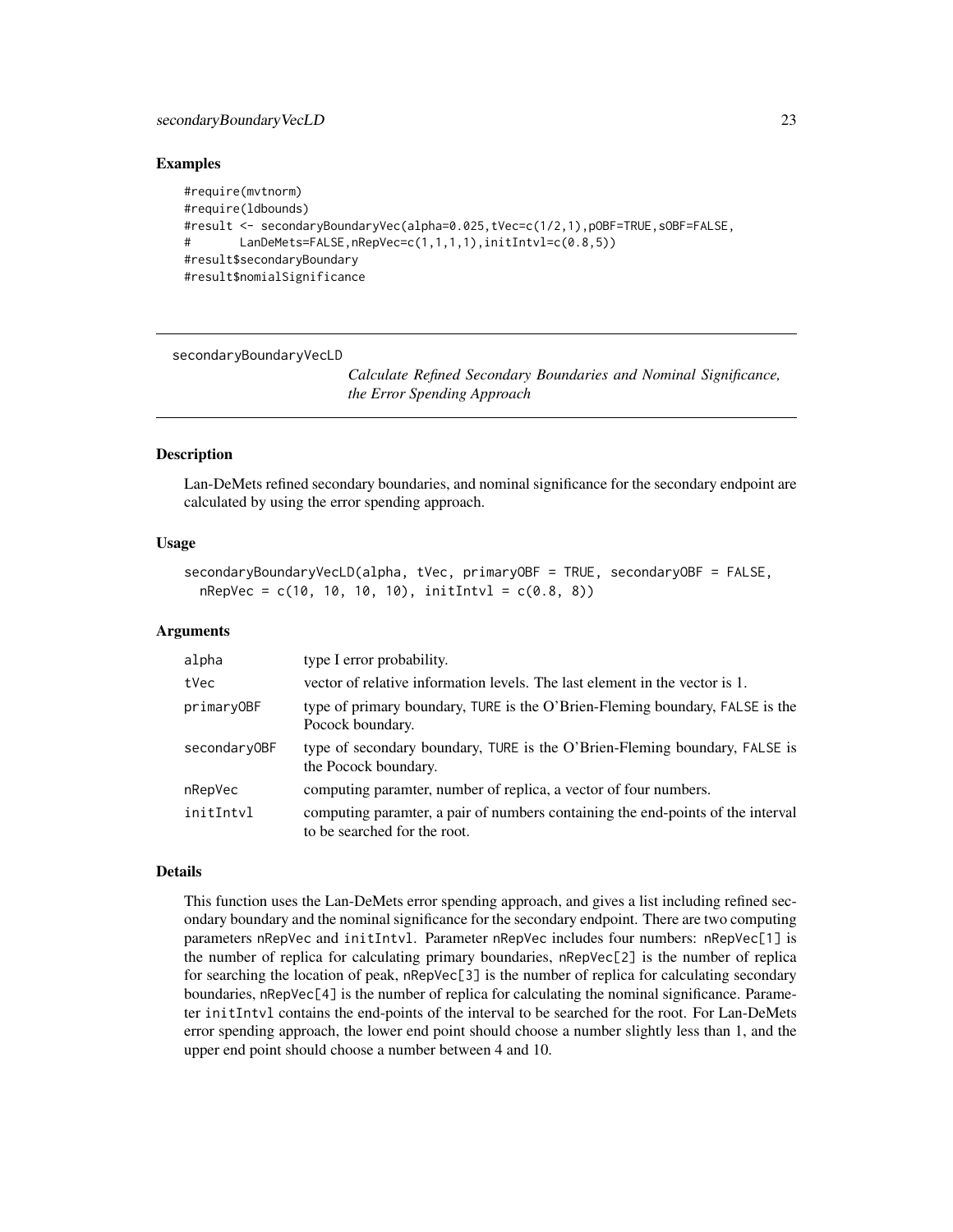#### Value

a result list including Lan-DeMets refined secondary boundary and the nominal significance for the secondary endpoint.

#### Author(s)

Jiangtao Gou

# References

Glimm, E., Maurer, W., and Bretz, F. (2010). Hierarchical testing of multiple endpoints in groupsequential trials. *Statistics in Medicine* 29, 219-228.

Hung, H. M. J., Wang, S.-J., and O'Neill, R. (2007). Statistical considerations for testing multiple endpoints in group sequential or adaptive clinical trials. *Journal of Biopharmaceutical Statistics* 17, 1201-1210.

Jennison, C. and Turnbull, B. W. (2000). *Group Sequential Methods with Applications to Clinical Trials*. Chapman and Hall/CRC, New York.

Lan, K. K. G., and Demets, D. L. (1983). Discrete sequential boundaries for clinical trials. *Biometrika* 70, 659-663.

O'Brien, P. C., and Fleming, T. R. (1979). A multiple testing procedure for clinical trials. *Biometrics* 35, 549-556.

Pocock, S. J. (1977). Group sequential methods in the design and analysis of clinical trials. *Biometrika* 64, 191-199.

Tamhane, A. C., Mehta, C. R., and Liu, L. (2010). Testing a primary and a secondary endpoint in a group sequential design. *Biometrics* 66, 1174-1184.

Tamhane, A. C., Gou, J., Jennison, C., Mehta, C. R., and Curto, T. (2017+). A gatekeeping procedure to test a primary and a secondary endpoint in a group sequential design with multiple interim looks. *Biometrics*, to appear.

# See Also

secondaryBoundaryVec, secondaryBoundaryVecOrig

# Examples

```
#require(mvtnorm)
#require(ldbounds)
#result <- secondaryBoundaryVecLD(alpha=0.025,tVec=c(1/2,1),primaryOBF=TRUE,
# secondaryOBF=FALSE, nRepVec=c(1,1,1,1),initIntvl=c(0.8,6))
#result$secondaryBoundary
#result$nomialSignificance
```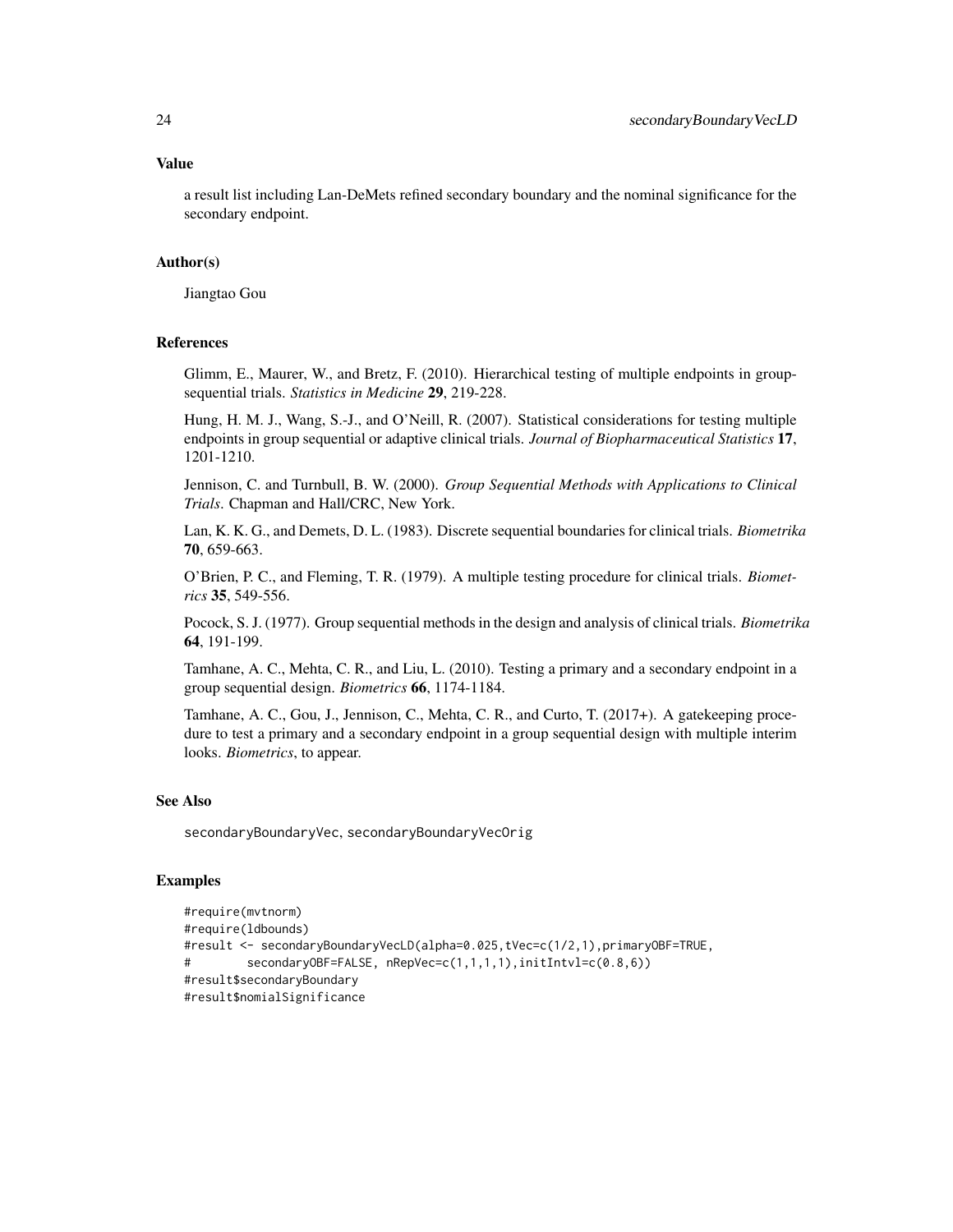<span id="page-24-0"></span>secondaryBoundaryVecOrig

*Calculate Refined Secondary Boundaries and Nominal Significance, Standard Approach*

# Description

Standard refined secondary boundaries, and nominal significance for the secondary endpoint are calculated by using the standard (original) approach.

# Usage

```
secondaryBoundaryVecOrig(alpha, tVec, primaryOBF = TRUE,
  secondaryOBF = FALSE, nRepVec = c(10, 10, 10, 10), initIntvl = c(1, 8))
```
#### Arguments

| alpha        | type I error probability.                                                                                       |
|--------------|-----------------------------------------------------------------------------------------------------------------|
| tVec         | vector of relative information levels. The last element in the vector is 1.                                     |
| primaryOBF   | type of primary boundary, TURE is the O'Brien-Fleming boundary, FALSE is the<br>Pocock boundary.                |
| secondary0BF | type of secondary boundary, TURE is the O'Brien-Fleming boundary, FALSE is<br>the Pocock boundary.              |
| nRepVec      | computing paramter, number of replica, a vector of four numbers.                                                |
| initIntvl    | computing paramter, a pair of numbers containing the end-points of the interval<br>to be searched for the root. |

# Details

This function uses the standard approach (O'Brien and Fleming 1979, Pocock 1977), and gives a list including refined secondary boundary and the nominal significance for the secondary endpoint. There are two computing parameters nRepVec and initIntvl. Parameter nRepVec includes four numbers: nRepVec[1] is the number of replica for calculating primary boundaries, nRepVec[2] is the number of replica for searching the location of peak, nRepVec[3] is the number of replica for calculating secondary boundaries, nRepVec[4] is the number of replica for calculating the nominal significance. Parameter initIntvl contains the end-points of the interval to be searched for the root. The lower end point should choose a number around 1, and the upper end point should choose a number between 4 and 10.

# Value

a result list including standard refined secondary boundary and the nominal significance for the secondary endpoint.

#### Author(s)

Jiangtao Gou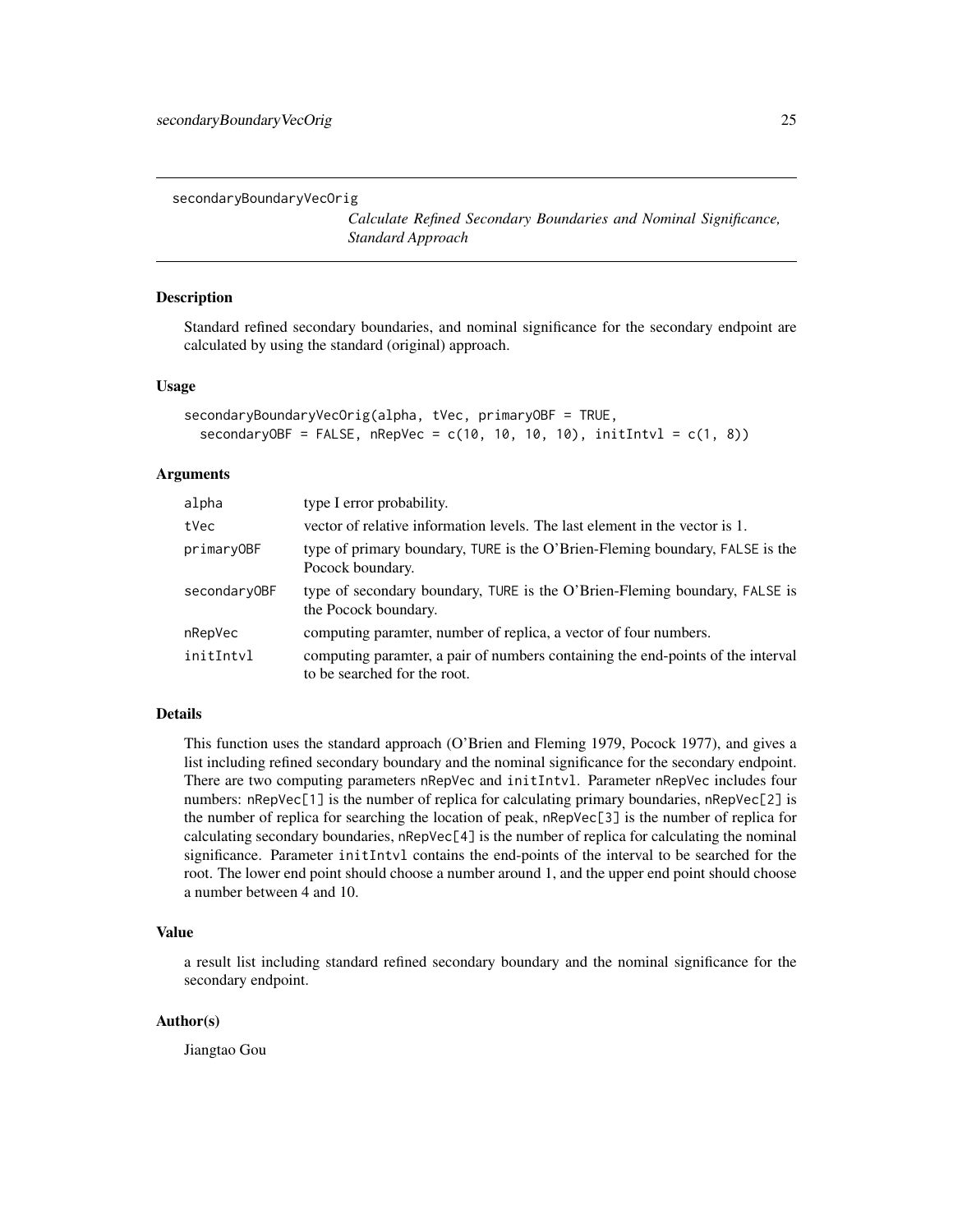### References

Glimm, E., Maurer, W., and Bretz, F. (2010). Hierarchical testing of multiple endpoints in groupsequential trials. *Statistics in Medicine* 29, 219-228.

Hung, H. M. J., Wang, S.-J., and O'Neill, R. (2007). Statistical considerations for testing multiple endpoints in group sequential or adaptive clinical trials. *Journal of Biopharmaceutical Statistics* 17, 1201-1210.

Jennison, C. and Turnbull, B. W. (2000). *Group Sequential Methods with Applications to Clinical Trials*. Chapman and Hall/CRC, New York.

O'Brien, P. C., and Fleming, T. R. (1979). A multiple testing procedure for clinical trials. *Biometrics* 35, 549-556.

Pocock, S. J. (1977). Group sequential methods in the design and analysis of clinical trials. *Biometrika* 64, 191-199.

Tamhane, A. C., Mehta, C. R., and Liu, L. (2010). Testing a primary and a secondary endpoint in a group sequential design. *Biometrics* 66, 1174-1184.

Tamhane, A. C., Gou, J., Jennison, C., Mehta, C. R., and Curto, T. (2017+). A gatekeeping procedure to test a primary and a secondary endpoint in a group sequential design with multiple interim looks. *Biometrics*, to appear.

#### See Also

secondaryBoundaryVec, secondaryBoundaryVecLD

### Examples

```
#require(mvtnorm)
#require(ldbounds)
#result <- secondaryBoundaryVecOrig(alpha=0.025,tVec=c(1/2,1),primaryOBF=TRUE,
# secondaryOBF=FALSE, nRepVec=c(1,1,1,1),initIntvl=c(1,4))
#result$secondaryBoundary
#result$nomialSignificance
```